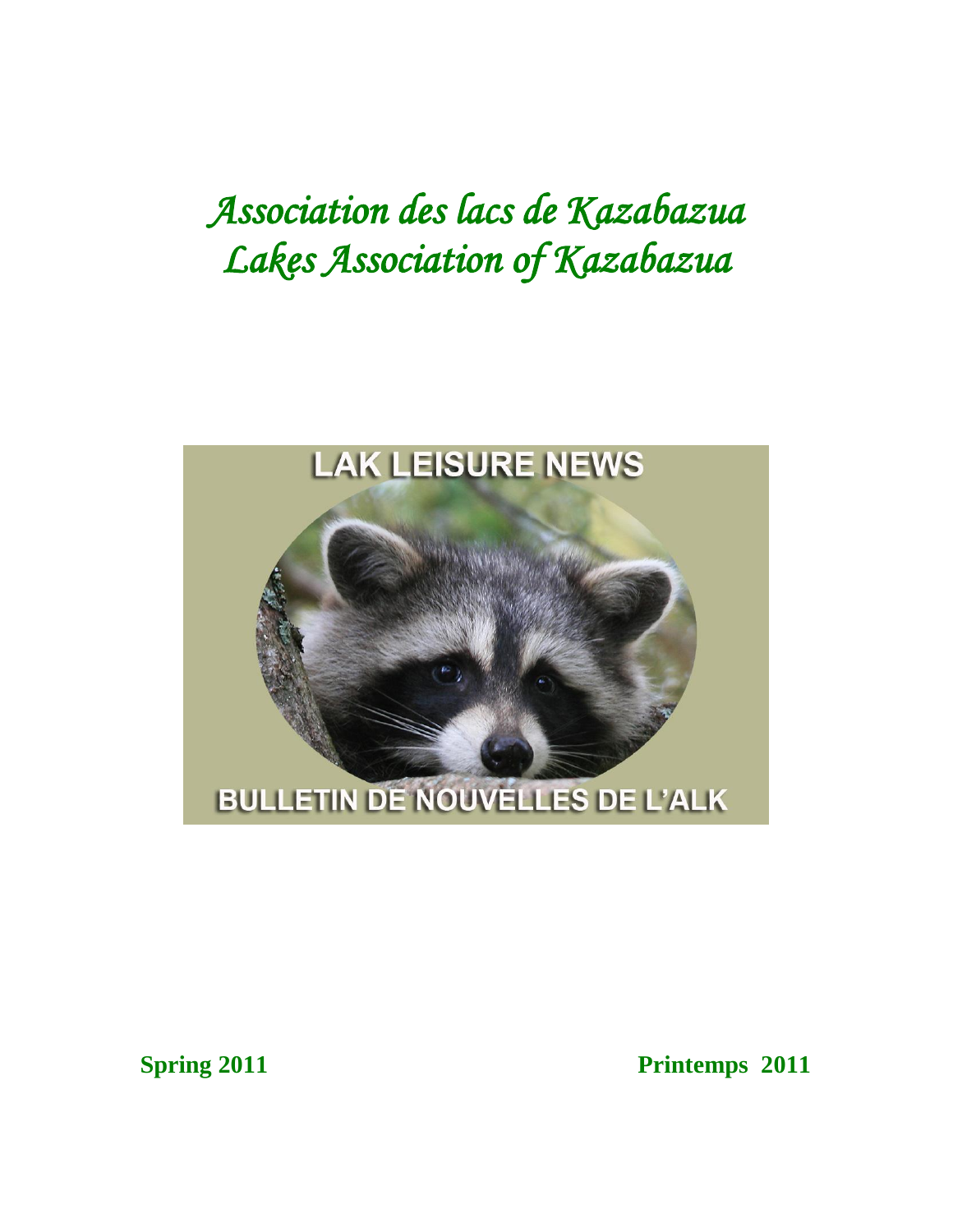#### **Table of Contents / Sommaire**

|                                                                                                                                                                             | Page |
|-----------------------------------------------------------------------------------------------------------------------------------------------------------------------------|------|
| President's Message / Message du Président                                                                                                                                  | 3    |
| AGM, 2010 Membership Status and 2011 Dues Notice / AGA, Statut des adhésions<br>en 2010 et Formulaire d'adhésion 2011                                                       | 4    |
| Updates -                                                                                                                                                                   |      |
| 1. Municipal Mingle & Tourism Day – June 18 / Le 18 juin, Journée<br>d'échange municipales et du tourisme                                                                   | 5    |
| 2.<br>Reminder concerning the new regulation regarding the protection of<br>lake shorelines / Rappel concernant le nouveau règlement sur la<br>protection des rives de lacs | 6    |
| 3.<br>Coalition Update / Le point de la coalition                                                                                                                           | 9    |
| Lake Weed and Zebra Mussel Alert / Alerte aux Plantes Envahissantes et<br>4.<br>à la Moule Zébrée                                                                           | 9    |
| Municipal Taxes / Taxes Municipales<br>5.                                                                                                                                   | 10   |
| Report from Robert Rowan, Municipal Councillor, Seat 1, Kazabazua /<br>6.<br>Rapport de Robert Rowan, conseiller municipal                                                  | 13   |
| Jardins Lindale Gardens                                                                                                                                                     | 14   |
| <b>Suggested Reading</b>                                                                                                                                                    | 14   |
| Appendix A - Municipal Mingle Details & Other Planned Events / Journée<br>d'échanges municipals et d'autres Activités sont plannifiées                                      | 15   |
| 2010-2011 Executive Committee / Conseil exécutif 2010-2011                                                                                                                  | 22   |
| 2011 Member Information Sheet / Formulaire d'adhésion 2011                                                                                                                  | 23   |

The Association thanks all the contributors to this publication. The opinions expressed are solely those of the authors and not necessarily those of the Association. If you wish to contribute to the LAK Leisure News/Bulletin de nouvelles de l"ALK, please contact Tom Ritchie at 819 467-2113 or 613 523-0487.

*L'Association remercie ceux qui ont contribué au présent bulletin de nouvelles. Les opinions qui y sont exprimées sont exclusivement celles de leurs auteurs et ne reflètent pas nécessairement celles de l'Association. Si vous désirez contribuer au bulletin de nouvelles, veuillez contacter Tom Ritchie au 819 467-2113 ou 613 523-0487.*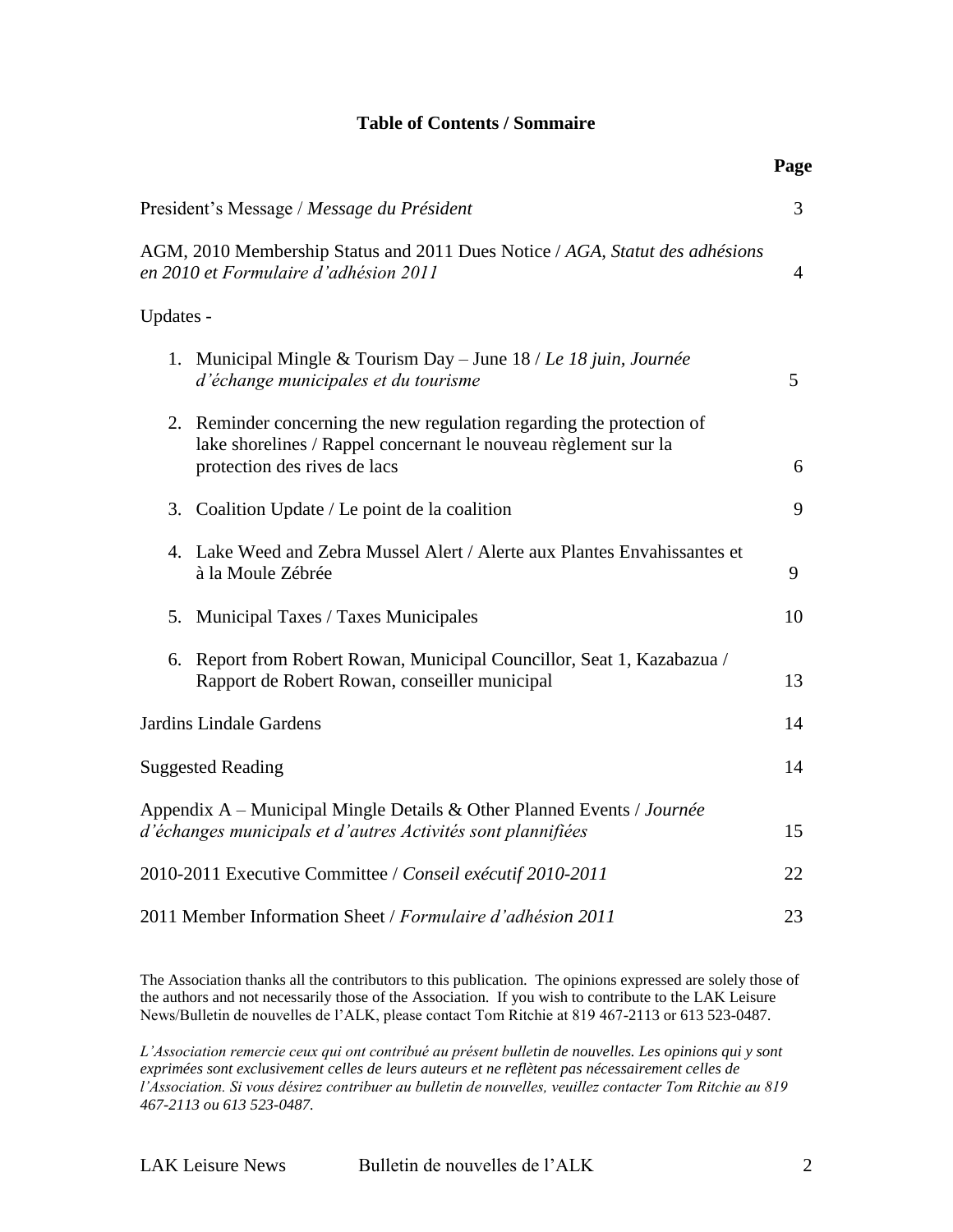#### **PRESIDENT'S MESSAGE**

The cottage season is now upon us and I would like to welcome all cottagers/seasonal residents back to Kazabazua. I hope you have all had a good winter and are again ready to enjoy summer life on the lakes.

I would like to take this opportunity to invite all our members and anyone interested in becoming a member of the Lakes Association of Kazabazua to join us at the 2011 Annual meeting on July 9 to deal with the business of the Association. The announcement in this newsletter gives details of the meeting. I would like to thank Paul Dingledine for hosting the Association"s AGM for the past few years. He was willing to host it again this year, but health concerns would have made it difficult so we accepted an invitation from Karen Little and Jim Irwin to hold it at their cottage on Big Danford.

Your executive is pleased that there are no surprise issues confronting us this year. There are the usual items to report on at the AGM such as results of water testing, the perennial battle against milfoil, activities of the Coalition, break-ins, etc. This year the issue of shorelines must be of interest to all of us since on August  $21<sup>st</sup>$  the new Quebec regulations come into play, whereby no cottager is able to treat their shoreline as part of a lawn, and must take steps to ensure that there is a minimum distance from the water where the shoreline must be left in natural state or returned to a more natural state – you will hear more of the actual regulations when you attend the meeting. Regarding these new regulations, we understand that some people have been contacted by a group purporting to have the endorsement of the Lakes Association. I wish to inform you that, while we see our role as informing our members of items that will affect them, we have not endorsed any particular group approaching our members and other seasonal residents offering to help in shoreline remediation.

It is with great regret that we announce that Sandra Lacharity has resigned from her position in the Kazabazua Municipal office. She will be sorely missed, since she had taken on the work for the municipality which would normally be carried out by several employees. She will be hard to replace. We wish her well in her new position in the Promutual Insurance office in Low. Let's hope that the municipality is able to find qualified replacements(s).

In closing my message, I want to thank your executive for their support over the past year, and applaud the decision to reduce the membership fee this year. We hope that this will give added incentive for those who have not yet joined to become members of the Association.

I look forward to seeing you all at the AGM.

Raye Thomas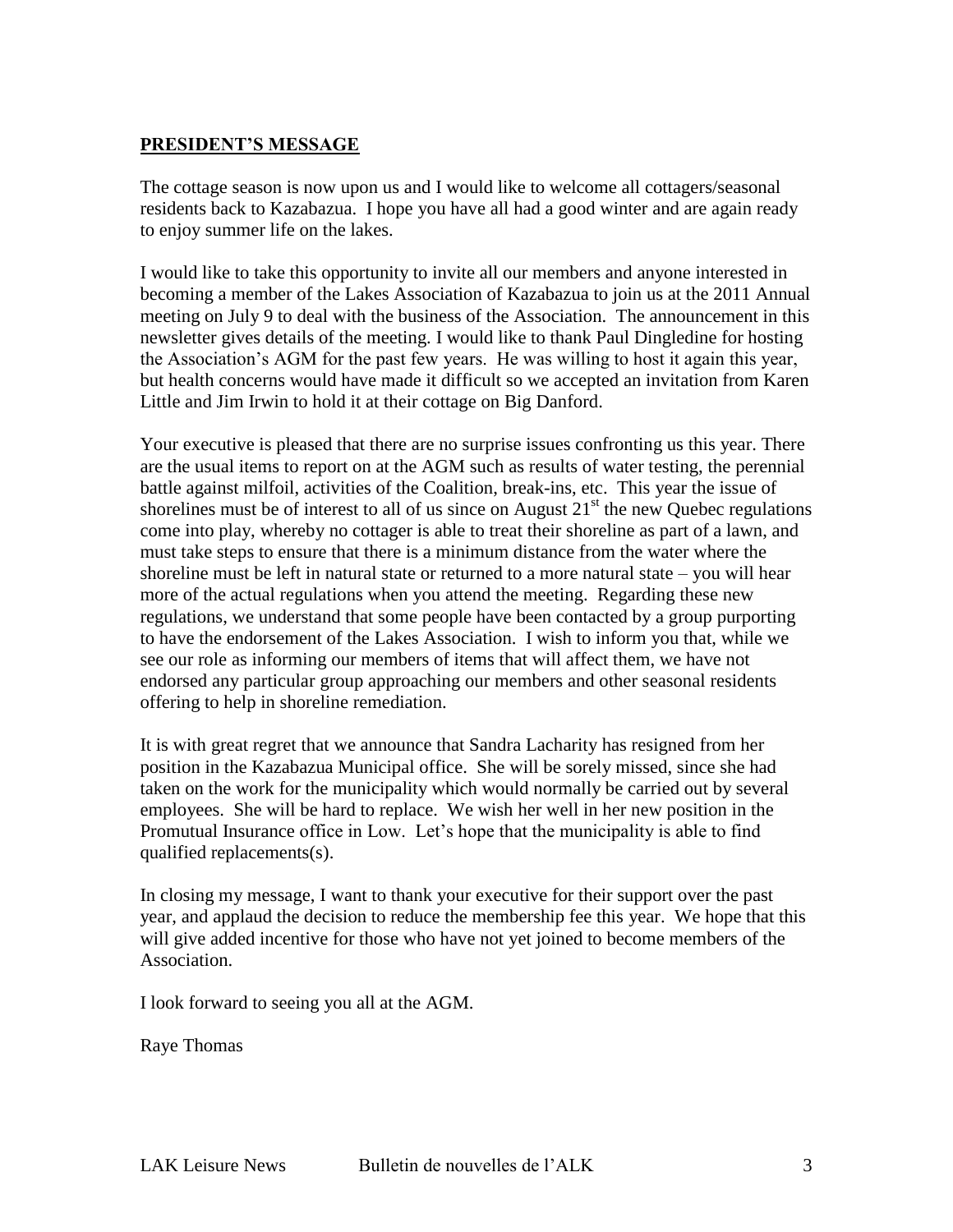#### **Annual General Meeting (AGM) - Saturday, 9 July 2011**

Come to the annual meeting and barbecue on July 9, pay your \$25 annual fee, hear what's going on in the community and share some food and drink with your neighbours. We will hand out an information leaflet on blue algae based on a book entitled *Blue Algae – Practical solutions,* edited by Robert Lapalme (Éditions Bertrand Dumont, 2008).

In this leaflet, you will find answers to the following questions:

- 1. What are blue algae?
- 2. What are their negative effects?
- 3. What causes their proliferation?
- 4. How can we, lakers, prevent them from polluting our lakes?

Our AGM will take place at:

**Karen Little's 241 Danford Lake East Road On July 9th - 10:00 A.M.** (Rain date July  $10^{th}$ )

Her place can be reached by following Danford Lake East Road or by taking the second left off McLeod (soon to be named Freeman Road – the Municipality passed the name but have not put up the signs yet). Her place is the first cottage on the right at the end of Freeman Road.

To simplify things for the AGM, we would like to continue to try a change in the procedure for the collection of membership forms and fees by collecting as many as possible beforehand. Please try to fill out your membership form (back of Newsletter) and mail it with your cheque for 2011 fees to **PO Box 254, Kazabazua, Quebec J0X 1X0**. Make sure to include your e-mail address to help us communicate with you. **Please note the recently reduced fee amount.** 

Thank you.

#### **Assemblée générale annuelle**

Venez à la prochaine Assemblée générale annuelle et au barbecue le 9 juillet prochain, payez votre cotisation annuelle de 25 \$, venez écouter ce qui se passe dans la communauté, manger une bouchée et boire un verre avec vos voisins.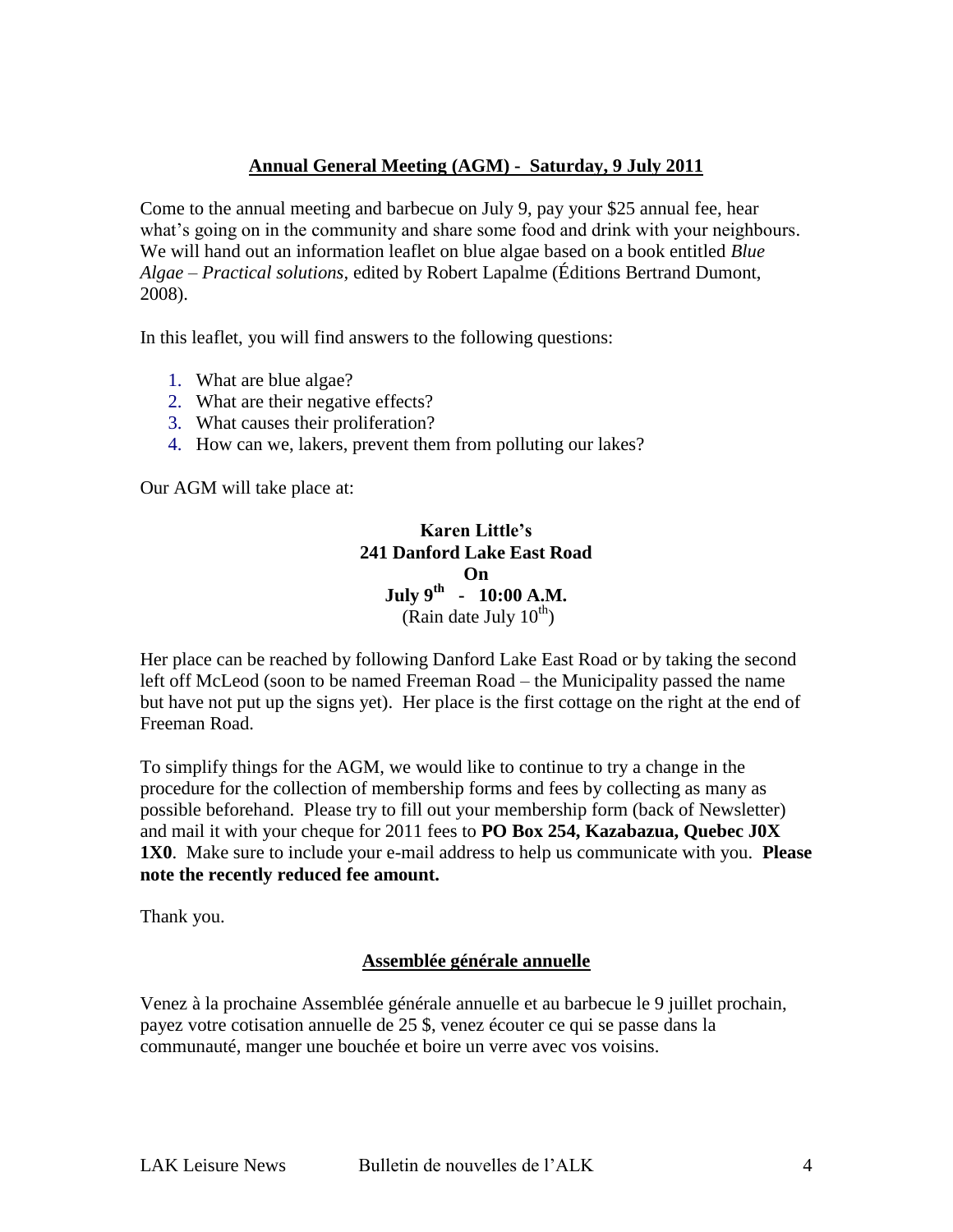Nous vous remettrons un feuillet d"informations sur les algues bleues tirées du livre intitué *Algues bleues – Des solutions pratiques,* publié sous la direction de Robert Lapalme (Éditions Bertrand Dumont, 2008).

Vous y trouverez des réponses aux questions suivantes :

- 1. Que sont les algues bleues ?
- 2. Quels sont leurs effets négatifs ?
- 3. Quelles sont les causes de leur prolifération ?
- 4. Comment pouvons-nous, riverains d'un lac, empêcher leur apparition ?

Notre assemblée générale annuelle se tiendra chez :

#### **Karen Little 241 ch du Danford Lake est le samedi 9 juillet à 10 h** (le dimanche 10 en cas de pluie)

Afin de simplifier le déroulement de l"AGM, nous voulons, cette année encore, collecter, avant l"Assemblée, le plus grand nombre possible de formulaires et d"adhésions. Nous vous invitons donc à remplir le formulaire d"adhésion à l"endos du présent Bulletin et à nous l"expédier accompagné de votre chèque pour 2010. N"oubliez surtout pas d"inclure votre adresse courriel afin de nous aider à communiquer avec vous.

Merci!

#### **2010 Membership Status**

As of the end of 2010, we had 81 paid-up full members.

#### **Statut des adhésions en 2010**

A la fin de 2009, l'Association comptait 81 membres à part entière (propriétaires).

#### **Updates / Le Point sur divers dossiers**

#### **1. Kazabazua Tourism & Heritage Sub-committee** Robert Bergeron

The fall 2010 newsletter mentioned that Robert Bergeron was chairing a new Tourism and Heritage sub-committee of Kazabazua"s Revitalization Committee. His vision is to develop and implement an infrastructure that will establish and highlight heritage locations and activities of potential interest to the near and far public. To this end he put together members of local municipal councils in Kazabazua, Low, Lac Ste. Marie and Danford Lake (Alleyn & Cawood).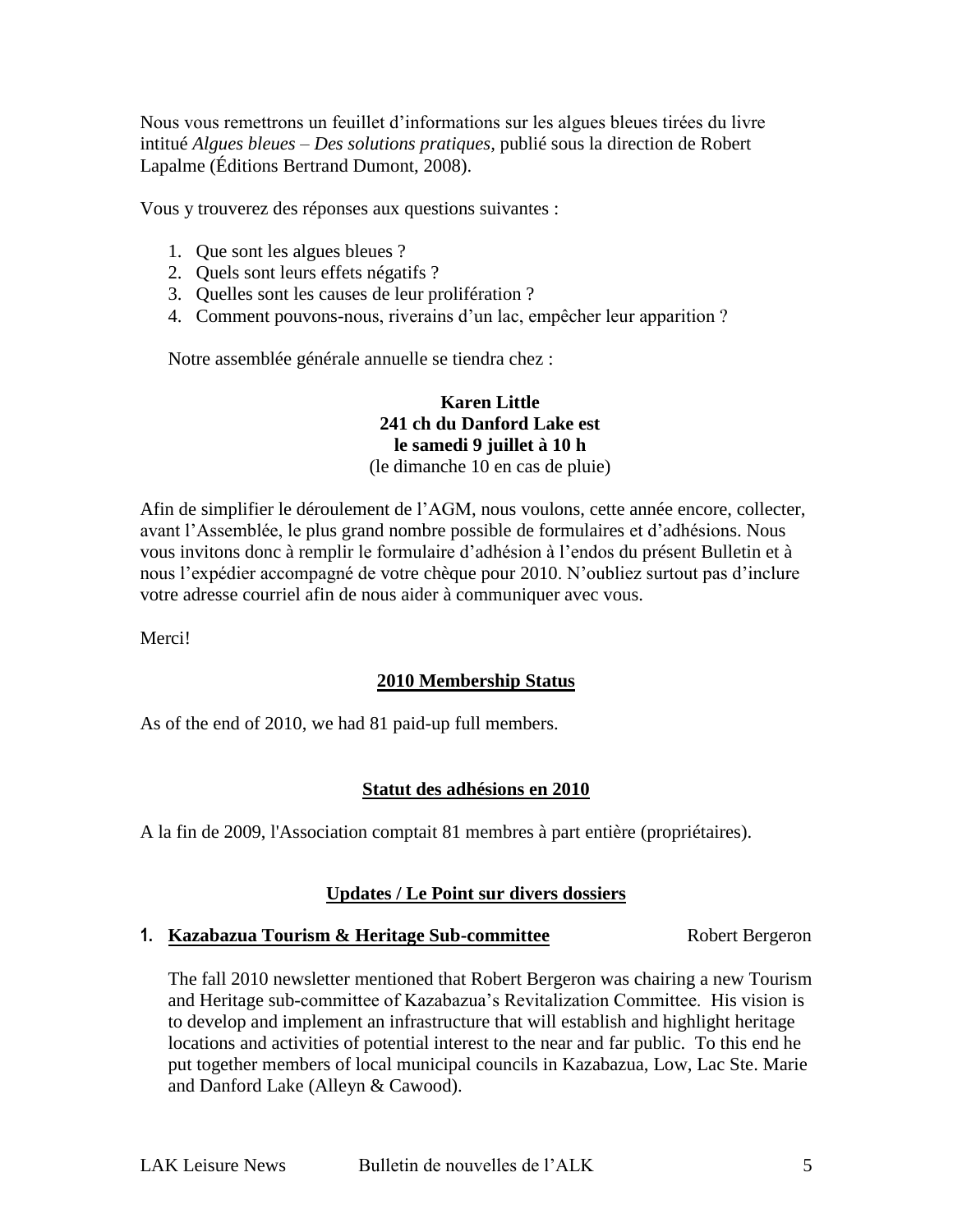The sub-committee"s goals are to: prevent a further exodus of their youth, families and seniors; attract new families and businesses; expand their customer base; provide a sense of pride to their citizens; and, encourage them to become ambassadors in promoting their own municipalities. Their first major project is a –

### *"MUNICIPAL MINGLE & TOURISM DAY" – SATURDAY, JUNE 18*

Everyone is invited to visit the various locations and take advantage of the many services and activities offered in each municipality. Free bus transportation is available across the municipalities and passports are being provided. Passports that are stamped at five different places will be eligible for a prize. The schedule for the day follows:

#### **Danford Lake – 8:00 a.m. to 10:30 a.m.**

#### **MRC Valley de la Gatineau Septic Dumping Station - 9:00 to noon**

#### **Lac Ste. Marie – 10:00 a.m. to 12:30 p.m.**

**Low – 12:30 p.m. to 3:00 p.m.**

#### **Kazabazua – 2:45 to day's end**

The schedule for the free bus as well as the places to visit, main activities and contact people can be found in appendix A at the back of this newsletter. You may conveniently tear it off and use it for a reference on the  $18<sup>th</sup>$ .

#### **2. Reminder concerning the new regulation regarding the protection of lake shorelines: - Michèle Borchers**

**As of August 21, 2011, the Regional Municipality of the Vallée-de-la-Gatineau and each of its Municipalities will start fining people who fail to observe** the new regulation regarding the protection of riverbanks, lakeshores and floodplains.

The MRC"s new regulations (2009-206) for the protection of lakeshores, riverbanks, littoral zones and floodplains, enforced since August 21, 2009, are very detailed [\(http://www.mrcvg.qc.ca/documents-pdf/2009-206\\_anglais.pdf06\)](http://www.mrcvg.qc.ca/documents-pdf/2009-206_anglais.pdf06). Below are *some* of the highlights.

#### **Every lake property owner is now responsible for protecting the lakeshore and the littoral zone**

The lakeshore is a 10-meter wide strip of natural vegetation (when the slope is less than 30%) or 15-meter wide strip (when the slope is greater than 30 % and uninterrupted). See the new regulations for more details. The lakeshore is the lake"s natural shield. It fulfills several biological functions. Its vegetation: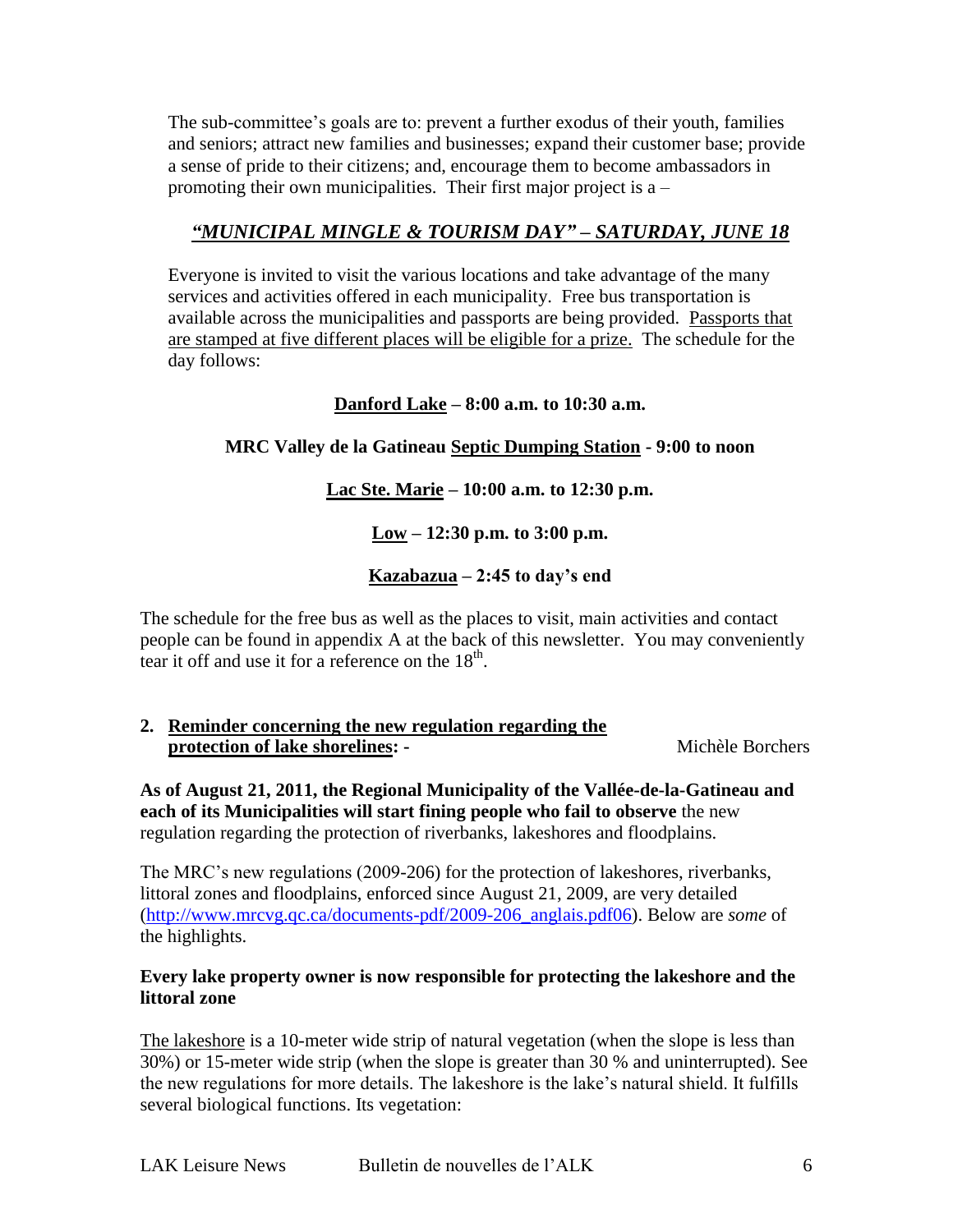- 1. prevents excessive warming of the littoral zone;
- 2. captures a large part of the sediment and nutrients that otherwise would be washed into the lake, thus limiting the growth of algae;
- 3. stabilizes the bank, and limits erosion;
- 4. reduces the speed of run-off and facilitates water seepage into the soil;
- 5. provides essential habitat and food and shelter for wildlife and flora.

The littoral zone is that part of the lake extending from the high-water mark towards the middle of the lake.

**Disturbing the 10-meter or 15-meter wide lakeshore** by, for example, cutting the grass, cleaning brush, cutting trees, or spreading fertilizer, **is now prohibited**.

**All construction and operations on the lakeshore or in the littoral zone that are permitted by the new regulations require a permit or certificate**. Signs must be posted on the site during the entire work period.

After consulting a municipal inspector, you may:

- 1. when the slope is less than 30%, cut vegetation to create a 5-meter wide opening onto the lake, as long as the herbaceous vegetation is preserved;
- 2. when the slope is greater than 30%, prune and trim to create a 5-meter wide opening, and construct a grass-covered trail or a stairway with a maximum width of 1.2 m. Debris may not be left on the lakeshore. Trees and shrubs outside the 5-meter zone may be pruned and trimmed up to a maximum of 40% of the total height of the tree trunk or shrub.

#### **If your shoreline lacks natural vegetation, you have until August 21, 2011 to restore**

- **it**. You can do this in two ways:
	- by letting nature take its course: let plants that are well adapted to lakeshore areas grow up naturally, which they will do in only 2 or 3 years;
	- by planting native species in mid-June or late August, without using fertilizers, preferably in the early morning or evening (consult the list on the Internet here: [http://www.messines.ca/Catalogue2009.pdf\)](http://www.messines.ca/Catalogue2009.pdf).

Three MRC inspectors are monitoring the enforcement of these new regulations in close cooperation with municipal inspectors. They have the authority to come and visit any property between 7 am and 7 pm on their own initiative or following an official complaint. All complaints are handled in a confidential manner.

#### **If you have any questions, call the Kazabazua Municipal Office (819-467- 2852).**

#### **Rappel concernant le nouveau règlement sur la protection des rives de lacs :** Michèle Borchers

**À compter du 21 août 2011, la Municipalité Régionale de comté (MRC) de la Valléede-la-Gatineau et ses municipalités commenceront à donner des amendes aux**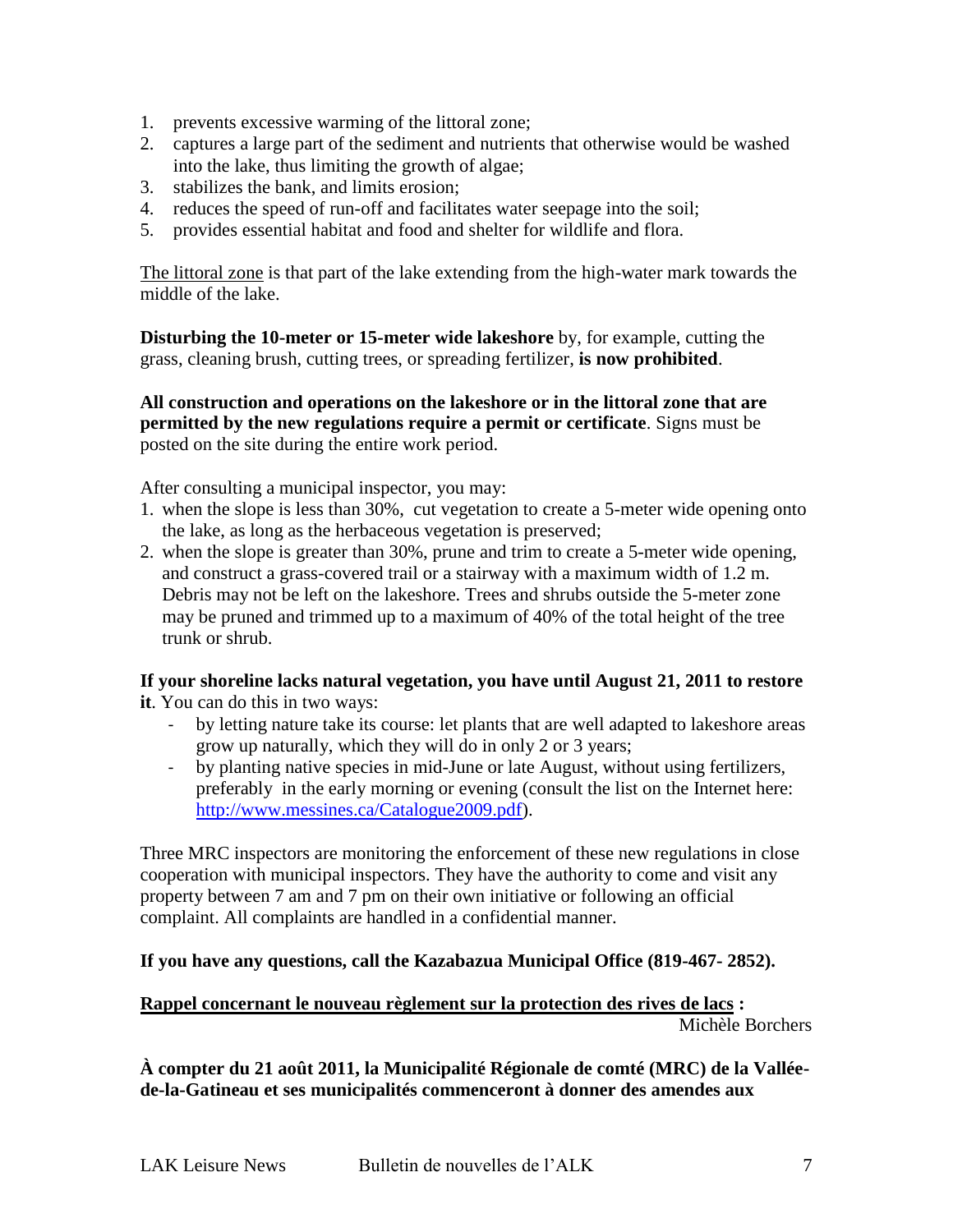**contrevenants au nouveau règlement** sur la protection des rives, du littoral et des plaines inondables.

En vigueur depuis le 21 août 2009, le nouveau règlement (2009-206) de la MRC sur la protection de la rive et du littoral est très détaillé [\(http://www.mrcvg.qc.ca/documents](http://www.mrcvg.qc.ca/documents-pdf/2009-206_reglement.pdf)[pdf/2009-206\\_reglement.pdf\)](http://www.mrcvg.qc.ca/documents-pdf/2009-206_reglement.pdf). En voici un aperçu.

#### **Les propriétaires riverains d'un lac sont désormais responsables de la protection de sa rive et de son littora**l.

La rive est une bande riveraine de végétation naturelle de 10 m de largeur (lorsque la pente est inférieure à 30 %) ou de 15 m de largeur (lorsque la pente est continue et supérieure à 30 %). Voir le règlement pour les détails. La rive sert de bouclier naturel en remplissant plusieurs fonctions biologiques. Sa végétation :

- 1. limite le réchauffement excessif de l"eau en bordure du lac ;
- 2. limite la prolifération d"algues nuisibles en captant une grande partie des sédiments et des nutriments qui ruissellent dans le lac ;
- 3. limite l"érosion en stabilisant les berges ;
- 4. favorise l"infiltration de l"eau dans le sol en réduisant la vitesse d"écoulement des eaux de ruissellement ;
- 5. fournit un milieu de vie indispensable (habitat, nourriture et abri) à la faune et à la flore aquatique et terrestre.

Le littoral est la partie du lac qui va de la ligne des hautes eaux vers le centre du lac.

**Toucher à la bande riveraine de 10 m ou de 15 m de largeur** – p. ex., en tondant l"herbe, en débroussaillant, en coupant des arbres ou en épandant de l"engrais – **est désormais interdit**.

#### **Tous les ouvrages et travaux sur la rive et sur le littoral qui sont autorisés par le nouveau règlement requièrent un permis ou un certificat**. Une pancarte est obligatoire durant la durée des travaux.

Après consultation de votre inspecteur municipal, vous êtes autorisé :

- 1. lorsque la pente est inférieure à 30 % : à couper des essences végétales pour un accès au lac d"une largeur de 5 m, *mais en conservant la végétation herbacée* ;
- 2. lorsque la pente est supérieure à 30 % : (a) à élaguer et émonder arbres et arbustes pour un accès au lac d"une largeur de 5 m, (b) à aménager un sentier recouvert de plantes herbacées ou un
- 3. escalier (largeur maximale : 1,2 m), *mais sans créer d'érosion ni laisser de débris* ;
- 4. au-delà de la zone de 5 m de largeur : à élaguer et émonder moins de 40 % de la hauteur totale de l"arbre ou de l"arbuste.

#### **Si votre bande riveraine n'est pas occupée par de la végétation à l'état naturel, vous avez jusqu'au 21 août 2011 pour la revégétaliser avec des plantes herbacées,**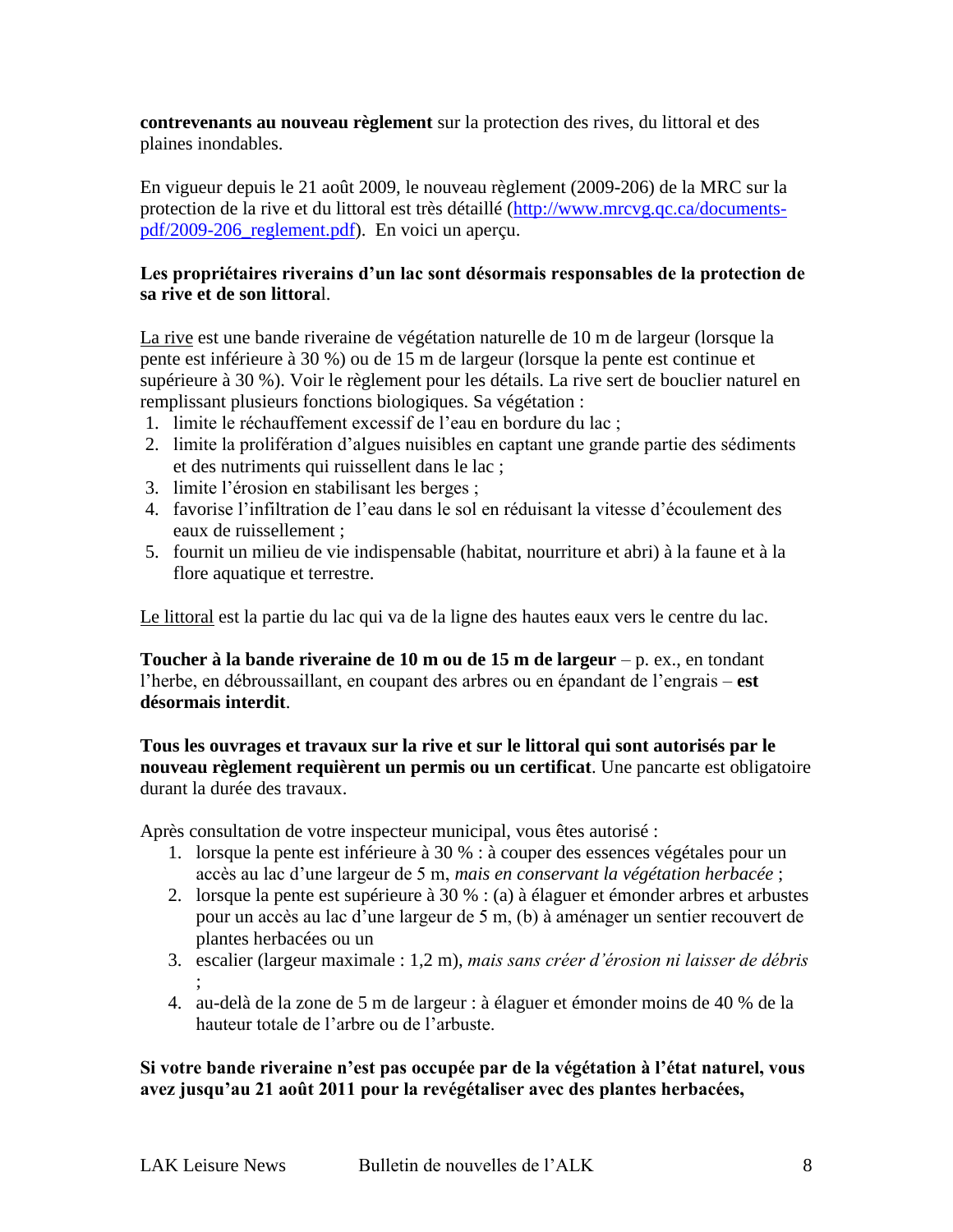**arbustives ou arborescentes**. Vous pouvez soit laisser-faire la nature (la végétation indigène recolonisera votre rive en 2 à 3 ans) soit planter des espèces adaptées, à la mijuin ou à la fin août, tôt le matin ou le soir (consultez la liste de ces plantes en ligne : [http://www.messines.ca/Catalogue2009.pdf\)](http://www.messines.ca/Catalogue2009.pdf), *mais sans utiliser d'engrais ni de compost, car ils contribuent à la prolifération d'algues nuisibles*.

Trois inspecteurs de la MRC veillent à l"application du nouveau règlement, en coopération étroite avec les inspecteurs municipaux. Ils peuvent inspecter toute propriété entre 7 h et 19 h, de leur propre initiative ou à la suite d'une plainte. Toutes les plaintes sont traitées de manière confidentielle.

#### **Si vous avez des questions, contactez la Mairie de Kazabazua (819-467-2852).**

#### **3. Coalition Update May 15, 2011** Michèle Borchers

The City of Gatineau is spear-heading the search for a waste-into-energy solution for the Outaouais. Phase I (pre-selection process) is almost completed, and several submissions have been received. All information pertaining to this process is confidential, because, in accordance with the new Quebec Procurement Act, companies must not know whom they are competing against until the call for tenders (Phase II) is completed, i.e. until next fall. If all goes according to schedule, we should know by the end of this year which firm has been selected, and which technology will have been chosen. Stay tuned.

#### Le Point de la Coalition au 15 mai 2011 Michèle Borchers

La Ville de Gatineau pilote la recherche d'une solution pour la transformation énergétique des déchets de l'Outaouais. La Phase I (procédure de pré-sélection) est presque achevée, et plusieurs soumissions ont été reçues. Toutes les informations sur cette procédure sont confidentielles, parce que, en vertu de la nouvelle loi du Québec sur l'octroi de contrats publics, les entreprises soumissionnaires ne doivent pas connaître leurs concurrentes tant que l'appel d'offres (Phase II) n'est pas terminée, soit l'automne prochain. Si tout se passe comme prévu, nous devrions savoir d'ici la fin de l'année quelle entreprise a été retenue et quelle technologie aura été choisie. Affaire à suivre...

#### **4. Lake Weed and Zebra Mussel Alert** Michèle Borchers

A reminder regarding the number one threat to our lakes: *Eurasian Milfoil* (*Myriophyllum spicatum*), an invasive weed that can ¨choke¨ our lakes. **A new threat has emerged**: Zebra mussels have been spotted in some water bodies in the Outaouais. PLEASE THOROUGHLY INSPECT your boat, trailer, anchor, fishing line, water skis, etc. and remove ALL aquatic plants before entering and after leaving the water. New infestations can develop from even small plant fragments.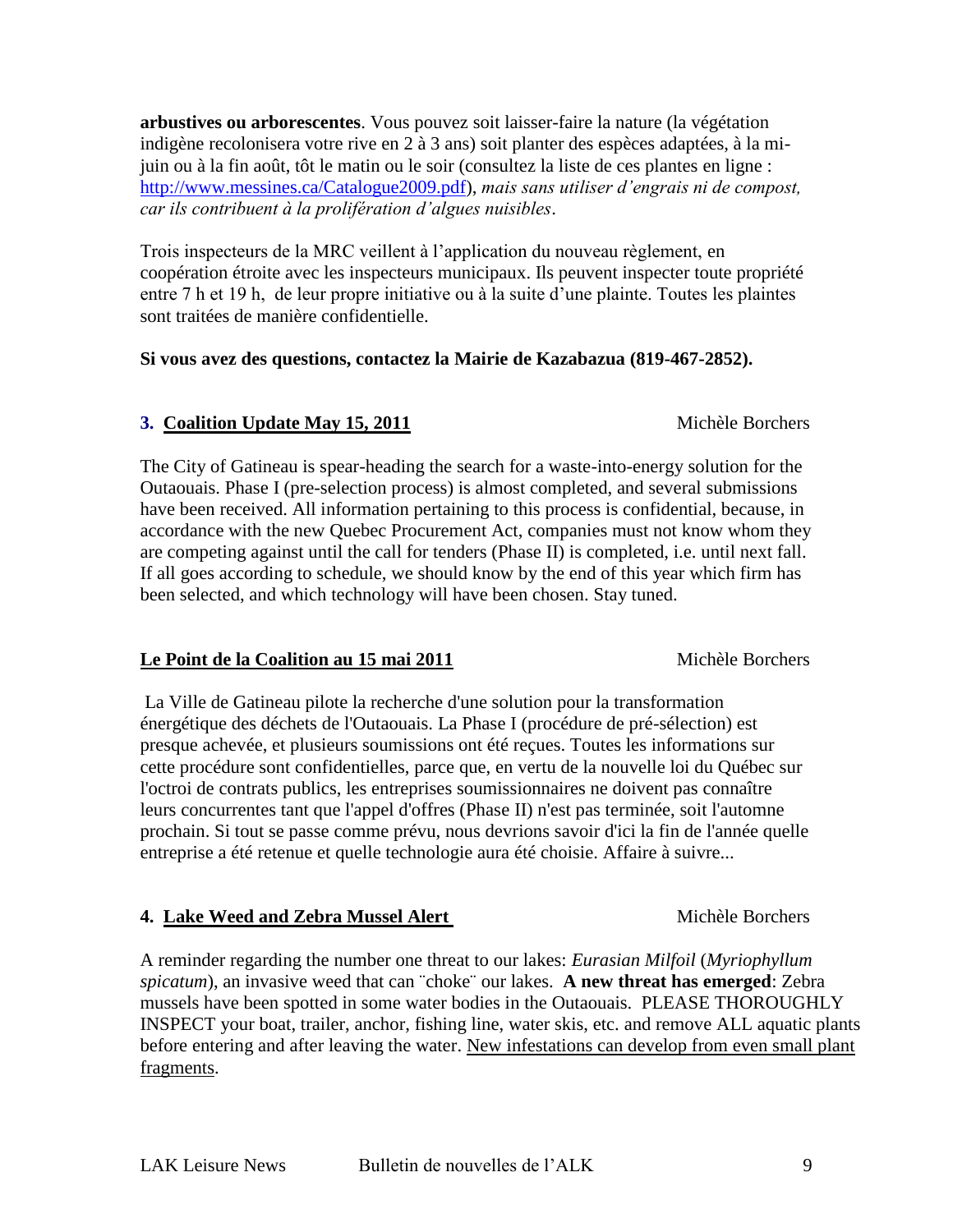For further information on this weed:

<http://www.invadingspecies.com/Invaders.cfm?A=Page&PID=12> <http://www.radio-canada.ca/regions/ottawa/2011/05/08/002-moules-zebrees-outaouais.shtml>

# Remember:  $CI$  EAN BOATS =  $CI$  EAN LAKES

Also:

For the sake of your lake, do not use household products with phosphates, because they promote the growth of algae and weeds.

#### **Alerte aux Plantes Envahissantes et à la Moule Zébrée** Michèle Borchers

Un rappel concernant l"ennemi numéro 1 de nos lacs : une plante envahissante appelée Myriophylle à épi (*Myriophyllum spicatum*) qui peut finir par « étouffer » votre lac. Une nouvelle espèce menace nos plans d"eau : la moule zébrée a fait son apparition dans des lacs de l"Outaouais. VEUILLEZ INSPECTER SOIGNEUSEMENT votre bateau, votre remorque, votre ancre, votre matériel de pêche, vos skis nautiques, etc. et enlevez TOUTES les plantes aquatiques qui y ont adhéré avant de les mettre à l"eau et en en sortant. Une nouvelle infestation peut se développer à partir de fragments de plante minuscules.

Pour de plus amples informations :

http [://www.invadingspecies.com/Invaders.cfm?A=Page&PID=12](http://www.invadingspecies.com/Invaders.cfm?A=Page&PID=12) http [://www.radio-canada.ca/regions/ottawa/2011/05/08/002-moules-zebrees-outaouais.shtml](http://www.radio-canada.ca/regions/ottawa/2011/05/08/002-moules-zebrees-outaouais.shtml)

N"oubliez pas :

#### BATEAUX PROPRES = LACS PROPRES

et aussi :

Pour la sauvegarde de votre lac, n"utilisez pas de produits ménagers contenant des phosphates, car ceux-ci favorisent la croissance des algues et mauvaises herbes !

#### **5. Proposed Legislation Concerning Municipal Taxes Jacques Raymond**

As mentioned in our Fall 2010 newsletter, a motion was adopted by the National Assembly on the 27th of October 2010 to come up with a law project by March 11th 2011, in order to solve in a just and equitable manner the problem of great increases in the value of certain properties and the resulting increase in property taxes that affect the property owners.

Subsequent to this motion, Mr. Laurent Lessard , the Minister of Municipal Affairs, presented to the National Assembly the "projet de Loi numéro 4" on the  $17<sup>th</sup>$  of March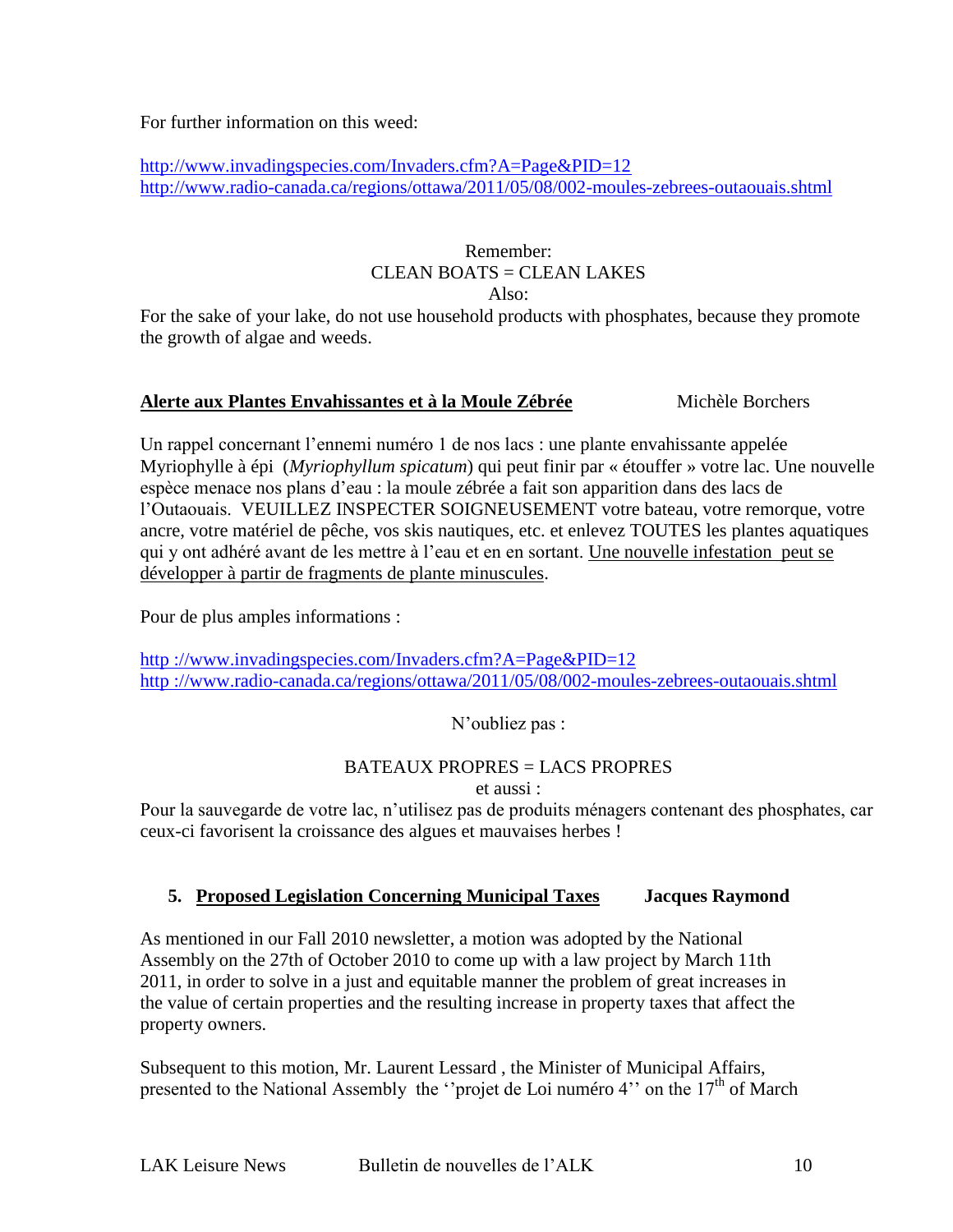2011. This law project would permit a municipality, if it so desired, to give a municipal tax credit to taxpayers if they satisfied certain conditions. To grant such a credit, a municipality must adopt a bylaw to this effect. The municipality will be able to grant the credit in the year following the adoption of the bylaw. This bylaw is permanent unless the municipality repeals it before the coming into effect of the following year"s tax role. (1)

#### **The buildings and taxpayers targeted:**

To be admissible, a building must:

-be single dwelling constituting the owner's residence,

-owned by the taxpayer for a period of at least 15 years,

-the appraisal value has to have increased by an amount that is 7.5 % superior to the average increase of other residences in the year the credit is requested.

The taxpayer:

-have a family income that is less than \$49, 000, 00 for a sole person and less than \$52,500.00 for a family consisting of two persons (same condition for other coowners).

-make a distinct request every year.

-admissibility and conformity to the requirements is validated at the beginning of each year. For the duration of that assessment role, if a taxpayer received the credit one year, became ineligible the subsequent year, he may become eligible again for the following year.

#### **Subsequent tax roles:**

The municipality may decide to continue to apply this measure or cease to apply it. If the municipality continues, a new credit will be calculated for buildings and taxpayers satisfying admissibility criteria of the previous tax role. If a taxpayer already received a credit for the last year of the previous assessment role, and still satisfies eligibility criteria, he will receive the tax credit.

"However should a taxpayer, cease to be admissible to the subsequent tax credit by failing to meet eligibility criteria, he cannot subsequently become admissible again." (1)

For more details see:

[http://www.mamrot.gouv.qc.ca/publications/bulletin-muni-express/2011/n-4-22-mars-](http://www.mamrot.gouv.qc.ca/publications/bulletin-muni-express/2011/n-4-22-mars-2011/)[2011/](http://www.mamrot.gouv.qc.ca/publications/bulletin-muni-express/2011/n-4-22-mars-2011/) [http://www.mamrot.gouv.qc.ca/pub/muni-express/2011/annexe1\\_muni4\\_2011.pdf](http://www.mamrot.gouv.qc.ca/pub/muni-express/2011/annexe1_muni4_2011.pdf)

[http://www.mamrot.gouv.qc.ca/pub/muni-express/2011/annexe2\\_muni4\\_2011.pdf](http://www.mamrot.gouv.qc.ca/pub/muni-express/2011/annexe2_muni4_2011.pdf)

(1) Reference : Bulletin Muni-express 2011 /n-4-22-mars-2011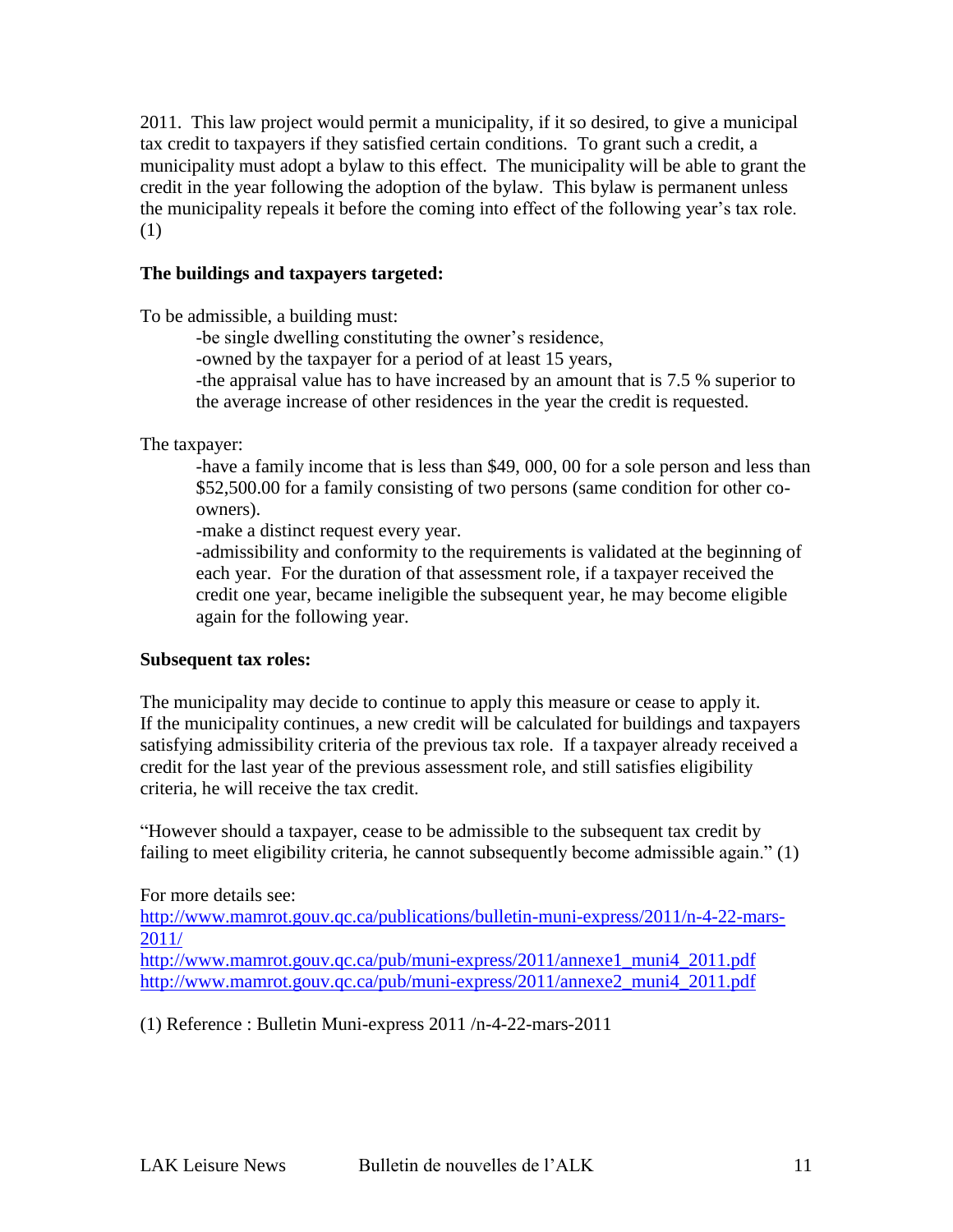#### **Une loi proposée pour modifier la règlementation sur les Taxes Municipales:**

Tel que mentionné dans notre bulletin de l"automne 2010, l"Assemblée Nationale adoptait une motion le 27 octobre 2010 demandant au ministre des Affaires municipales de déposer, au plus tard le 17 mars 2011, ""un projet de loi devant solutionner de façon juste et équitable le problème de la réévaluation en forte hausse de la valeur de certaines propriétés et de la hausse subséquente des taxes foncières affectant leurs propriétaires"".

En réponse à cette motion, le Ministre des affaires municipales, M. Laurent Lessard, déposait le projet de Loi numéro 4 le 17 mars 2011. Selon ce projet de loi, une municipalité peut, si elle le désire, accorder un crédit de taxes foncières aux contribuables qui rencontrent certains critères. Afin d"accorder un crédit, une municipalité municipale doit adopter une résolution à cette fin, La municipalité pourra accorder ce crédit dans l'année qui suit l'adoption de la résolution. "Cette mesure est permanente à moins que la municipalité n'abroge cette résolution avant l'entrée en vigueur de rôle d'imposition de l'année suivante." (1)

#### **Les immeubles et les contribuables visés :**

Afin d"être admissible, l"immeuble doit

-être un seul logement et servir de domicile au propriétaire, -avoir été détenu pendant une période d"au moins quinze ans -l"évaluation doit avoir augmentée d"un montant supérieur à 7,5 % à l"augmentation moyenne des valeurs des résidences dans l"année que le crédit est demandé.

Le contribuable doit

Avoir un revenu familial net inférieur à 49 000 \$ pour une personne seule et à 52 500 \$ pour un ménage comptant deux personnes (même condition pour les autres copropriétaires) Faire une demande distincte à chaque année.

L"admissibilité et la conformité aux critères doit être validée au début de chaque année. Pendant la durée d'un même rôle d'évaluation un contribuable peut recevoir le crédit, cesser d"être admissible pour une année et redevenir admissible pour l"autre.

#### **Les rôles subséquents :**

La municipalité peut décider de continuer d'appliquer la mesure ou de cesser de le faire. Si la municipalité continue, un nouveau crédit sera calculé et les immeubles ainsi que les contribuables devront satisfaire aux mêmes critères.

Si un contribuable a déjà reçu un crédit au cours de la dernière année du rôle précédent, le contribuable aura le même crédit s"il se conforme aux critères d"admissibilité.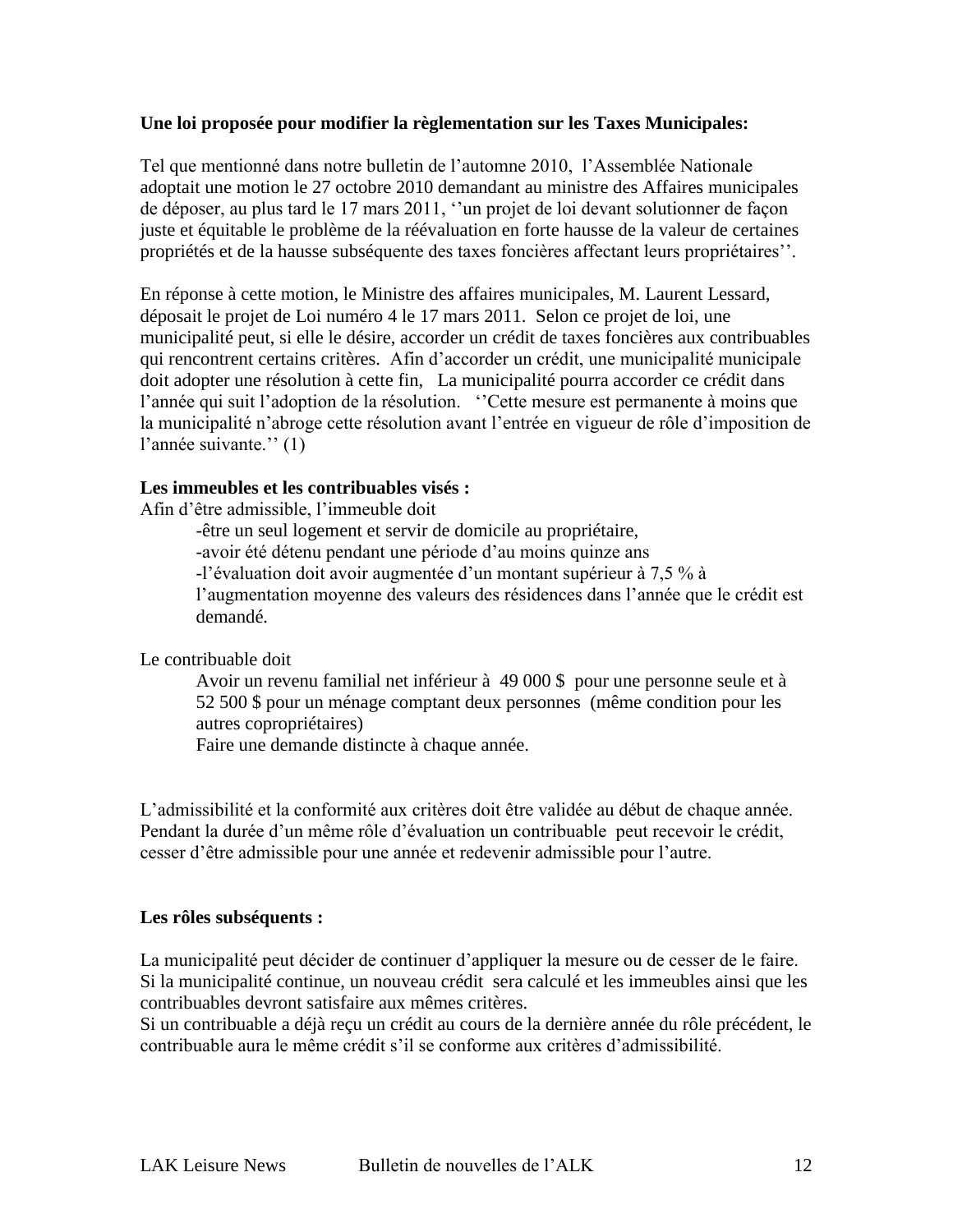""Toutefois, lorsqu"un contribuable cesse d"être admissible au crédit reconduit faute de satisfaire aux critères il ne peut redevenir admissible par la suite". (1)

Pour plus de détails voir : [http://www.mamrot.gouv.qc.ca/publications/bulletin-muni-express/2011/n-4-22-mars-](http://www.mamrot.gouv.qc.ca/publications/bulletin-muni-express/2011/n-4-22-mars-2011/)[2011/](http://www.mamrot.gouv.qc.ca/publications/bulletin-muni-express/2011/n-4-22-mars-2011/) [http://www.mamrot.gouv.qc.ca/pub/muni-express/2011/annexe1\\_muni4\\_2011.pdf](http://www.mamrot.gouv.qc.ca/pub/muni-express/2011/annexe1_muni4_2011.pdf) [http://www.mamrot.gouv.qc.ca/pub/muni-express/2011/annexe2\\_muni4\\_2011.pdf](http://www.mamrot.gouv.qc.ca/pub/muni-express/2011/annexe2_muni4_2011.pdf)

(1) Référence : Bulletin Muni-express 2011 /n-4-22-mars-2011

#### **6. Report from Robert Rowan, Municipal Councillor, Seat 1, Kazabazua / Rapport de Robert Rowan, Conseiller municipal, Siège 1, Kazabazua**

1. Sandra Lacharity, Director General and Guy Martineau, Road Foreman have resigned from their positions with the municipality. The position of DG will be staffed immediately. The Mayor, Ota Hora, with the assistance of staff will manage municipal affairs in the interim. The process for emptying septic systems will start on schedule in mid-June.

Sandra Lacharity, directrice générale et Guy Martineau, contremaître des routes ont démissionnés de leur poste à la municipalité. Le poste de DG sera comblé immédiatement. Le maire, Ota Hora, ainsi que le personnel assureront la gestion des affaires de la municipalité dans l'intérim. Le processus pour vider les fausses septiques commencera dès la mi-juin.

2. The new provincial regulations on shoreline protection are now in effect. Before undertaking any work on your shoreline you must contact the municipality to clarify the rules and obtain permits if required. These rules will help restore the quality of water in our lakes. As Lake Danford is contaminated with Asian Milfoil you must avoid moving watercraft such as canoes and kayaks to other lakes without taking the necessary precautions.

La nouvelle réglementation pour la protection des rives est maintenant en place. Avant d'entreprendre des travaux sur votre rive, vous devez contacter le bureau municipal pour déterminer si les travaux sont possibles et obtenir les permis si nécessaire. Puisque le grand Lac Danford est infesté par la Myriophylle, nous vous prions d'éviter de transférer vos embarcations telles canoés et kayaks dans les autres lacs afin de préserver la qualité de l"environment.

3. Cottagers are reminded that open pit fires are not allowed until October 1, 2011.

Nous voulons vous rappeller qu'il est interdit de faire des feux de camp jusqu'au 1er octobre 2011.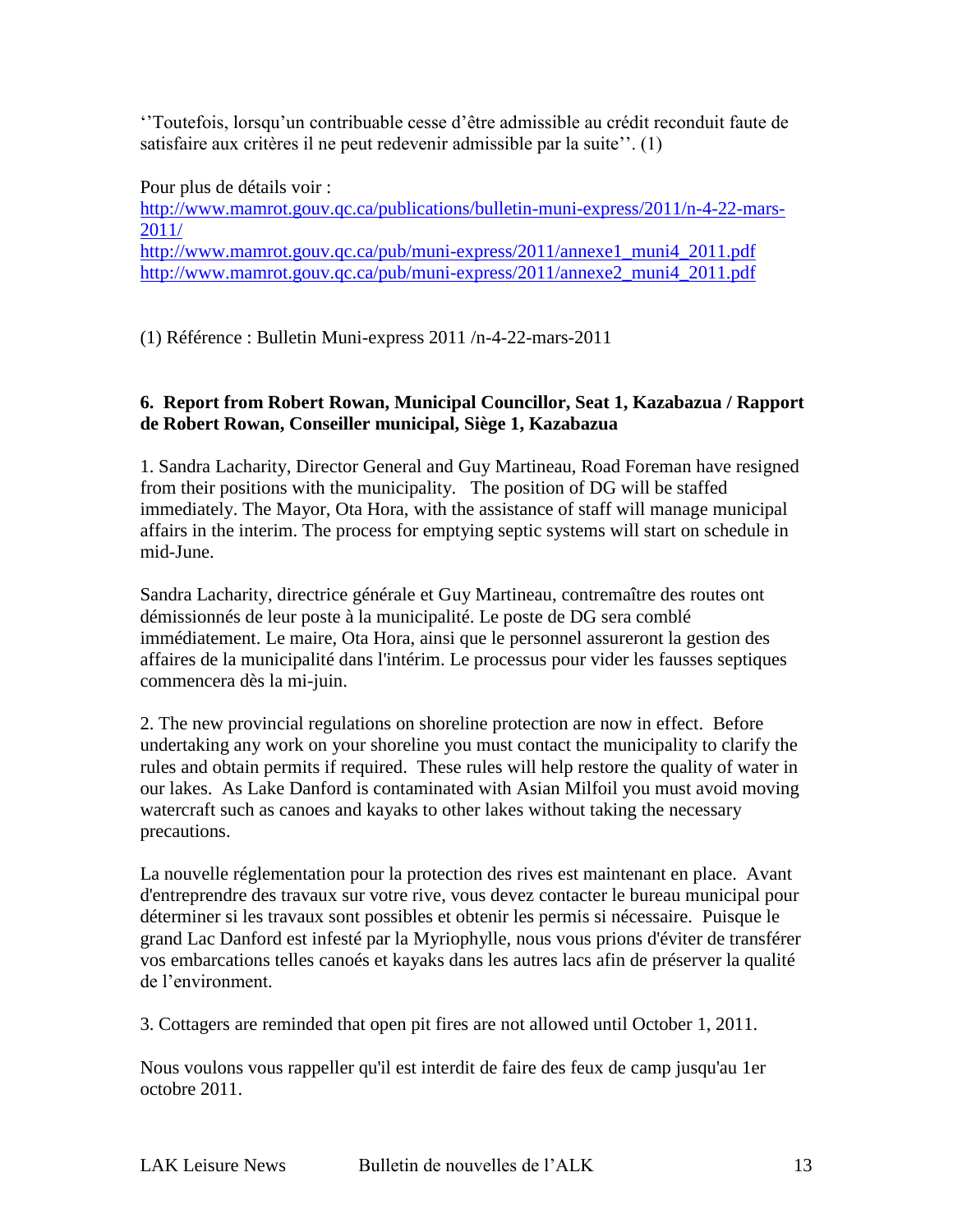4. Large garbage pick-up does not include construction and renovation material nor tires.

La ceuillète des gros déchets ne comprend pas les matériaux de construction et rénovation ni les pneus.

#### **Jardins Lindale Gardens**

Spring is here and everyone is planning their flowers for this summer. Here in Danford Lake we have our own local greenhouse, Jardins Lindale Gardens, run by resident Linda Milford. Since Linda grows most of her own flowers, people are welcome to wander into her greenhouse as soon as March or April to dream and enjoy the colours and scents of summer.

In 1995, she and her husband Dale were running the local chip stand. In response to customers" demands for her flats of flowers which she always grew herself, Dale built a 15 x 40 foot greenhouse for her. Since then the facilities have grown to include a modern 70 foot long commercial greenhouse.

Since Dale's death in 2004, Linda has carried on her passion for flowers with the support of family and friends. In response to pressure to expand to a complete garden centre, she says "I started this because I love to be in touch with the plants, to have my fingers in the dirt. I'm going to keep it that way."

Lindale Gardens offers a great variety in annuals, perennials, herbs and vegetable plants, all chosen because they do well in our zone 4 climate. Linda really enjoys working with customers to create custom baskets and planters tailored to their needs.

The greenhouses are located beside her home at 57 Route 301, Danford Lake, three houses west of Miljour's Store. Through May and June Lindale Gardens is open from 9 am. to 6 pm. every day of the week except Tuesdays. For more information call 819-467- 5359 and leave a message. Linda will return your call.

#### **Suggested reading** Michèle Borchers

Allan Casey, *Lakeland*, Ballad of a Freshwater Country, Winner of the Governor General's Award for Non-Fiction, 2009

Once I started the book, I could not put it down. Within hours, I learned more on lakes and Canada than ever before.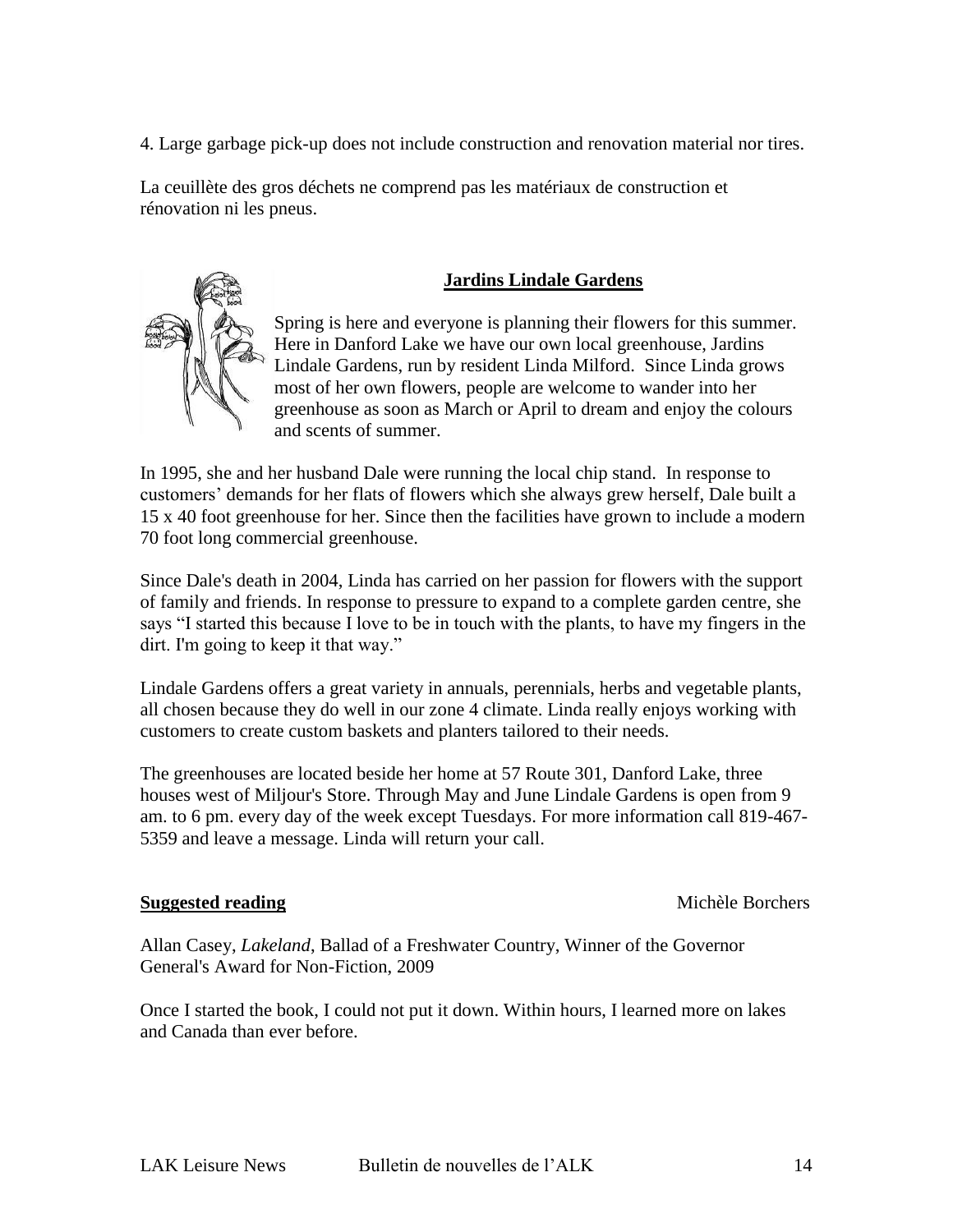# *MUNICIPAL MINGLE & TOURISM DAY – SATURDAY, JUNE 18*

Passports will be provided to visitors or citizens to be stamped at <u>five different places</u> in the four municipalities visited to be eligible for a prize.

**Danford Lake from 8:00 to 10:30a.m.** - Places to visit and the main activities are:

1. **Free Continental Breakfast** at Bethany Hall including a Ladies" Guild **Bake Sale**.

There will be a slide show and pictures (open till noon). Passports will be available here. 2. Holy Trinity Anglican Church

- 3. Municipal Hall, Library and fire station
- 4. Danford United Church
- 5. Lindale Gardens Greenhouse and Miljour Store.

**Free Open Air Camping** at the Heeney Park for the night

For more information please call Kim Milford at 819 467-4077 or Linda Milford at 467- 5359.

**Note:** The MRC Valley la Gatineau Septic Dumping Station will be open for visits from 9:00 a.m. to noon. Come see how the recycling plant processes their septic wastes into compost.

#### **Lac Sainte Marie from 10:00 a.m. to 12:30 p.m.** - Places to visit and the main activities are:

1. Community Centre (passports are available here), fire station, Gazebo, picnic area, new rink, boardwalk, etc.

- 2. Saint Nom de Marie Church
- 3. Saint Nom de Marie School, the Library and their painted wall. There will be a slide show and pictures (open till 4:00 p.m.)
- 4. Beggars Bench antiques and gift shop, and
- 5. Restaurant 101.

For more information please call Louise Thérien Hummell at 819 467-4388.

**Low-From 12:30 p.m. to 3:00 p.m.** - Places to visit and the main activities are:

1. Heritage Community Hall (possibly the kids from Saint Michael Secondary School will provide environment presentation on encouraging people to recycle) and the seniors will be selling lunches (sandwiches, pastries and refreshments) as well as provide a demonstration of their activities. There will be also a slide show and pictures of sites not visited. Passports will be available here (open till 4;00 p.m.). 2. Low Arena and Siskin Park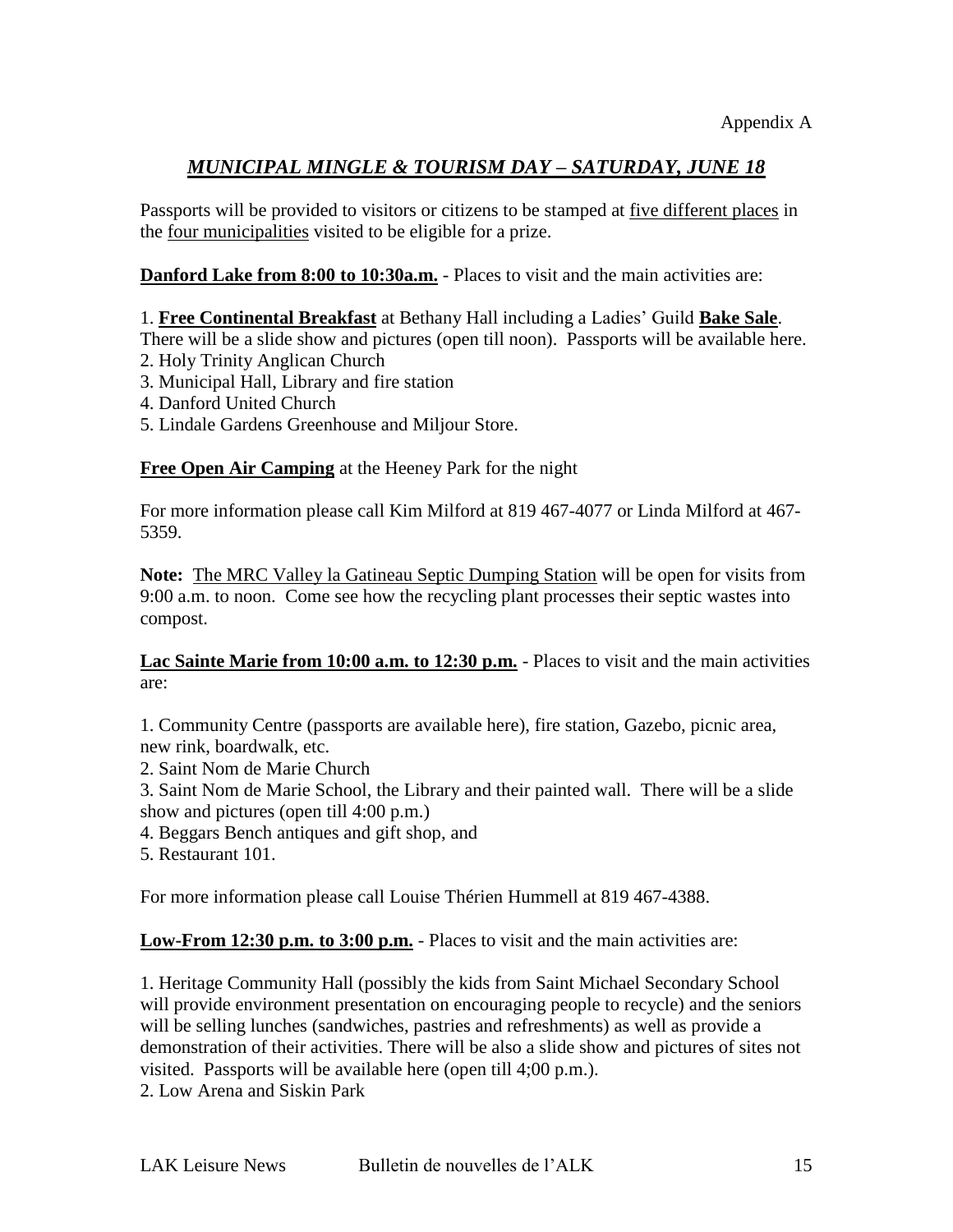- 3. Fire station
- 4. Paugan Falls Canoe Shop, and
- 5. Atlas Lumber Plant

Note –The Manitou Market, the Pineview Restaurant and Barbe"s Restaurant will be open for lunch and supper

**Free Open Air Camping** at the Lions Club Tucker Lake Park

For more information please call Maureen Rice at 819 422-2692.

**Kazabazua - From 2:45 p.m. to the end of the day -** Places to visit and the main activities are:

- 1. Queen Elizabeth Primary School: Presentation on how to recycle milk bags to make isolated mattresses for the Haitians with possible slide show and pictures of various businesses and sites not visited and ball Hockey tournament
- 2. Mont Carmel Catholic Church will have a bake sale during the day
- 3. Library and the Anglican Church and Fire Station
- 4. Irwin"s General Store or Trinity United Church, and
- 5. Grand Maitre Pottery Shop

**Special Notes** – at the Kazabazua Community centre – Passports will be available here.

- Ball hockey tournament for primary school from 10:00 a.m. to noon; for secondary school and adults from 1:00 p.m. 6:00 p.m.
- Licensed bar, Ham and Beans Supper
- 3 different live bands (starting with western followed by Irish and finally ending with youth bands and dance) until after midnight.
- Proceeds will be given for the 150th Anniversary of Kazabazua to be celebrated in 2012
- Visitors will then leave for home, camping sites or hotels like "Auberge des 2 rives" etc.
- Note: There are three restaurants Restaurant Lachapelle, the Casse- Croute Sue-Ellen and the Restaurant de l"Auberge des 2 rives.

# **SCHEDULE FOR FREE BUS SERVICE – SATURDAY, JUNE 18**

**7:30 a.m.** Departure of the school bus from Low, **7:42 a.m.** from Lac Sainte Marie and **8:00 a.m.** from Kazabazua for persons not having transportation or wanting to participate in the Danford Lake activities.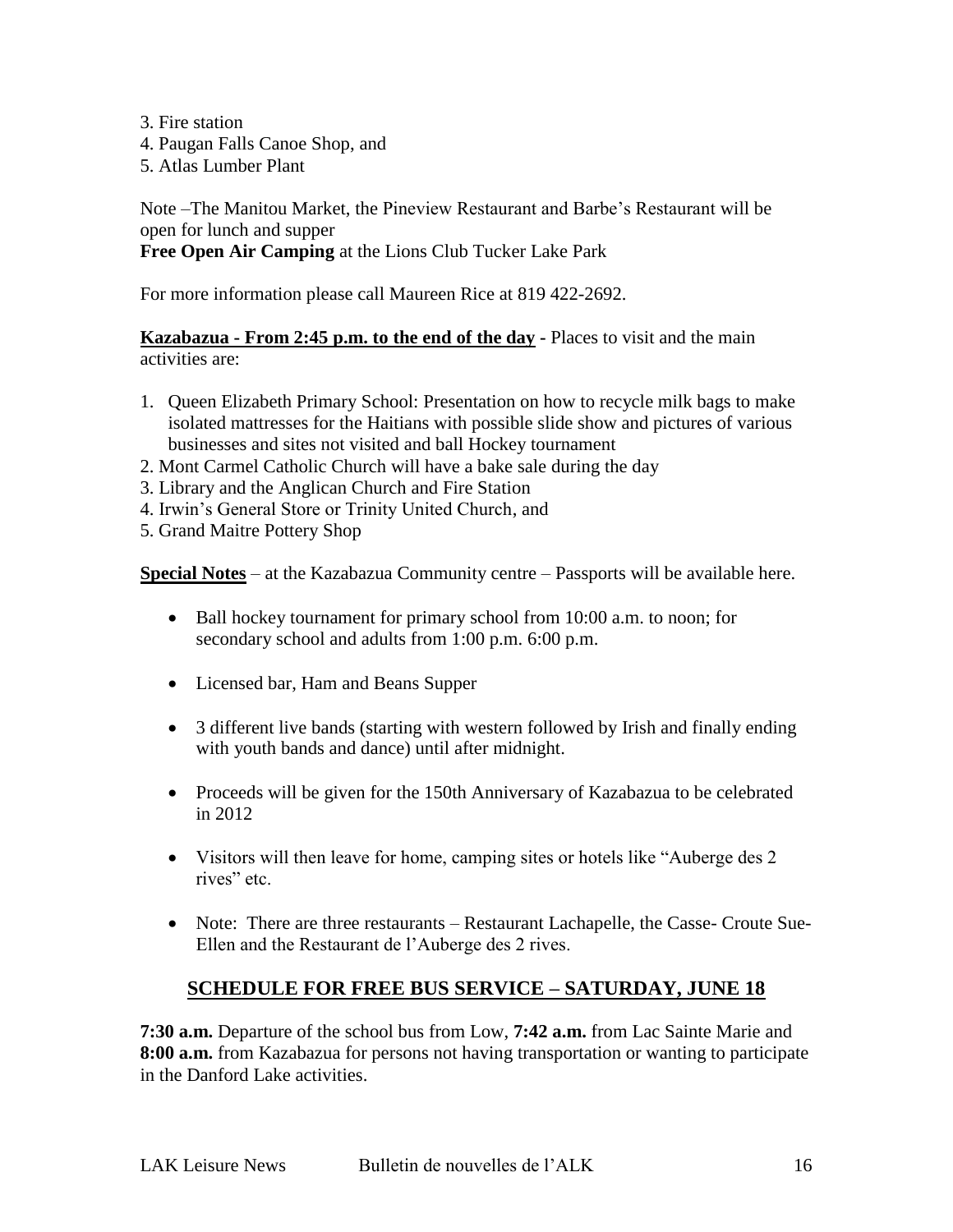**At 9:45 a.m.** - School bus to leave from Danford Lake, stop at Kazabazua"s Queen Elizabeth School for kids participating in the Ball Hockey Tournament and departure to Lac Ste. Marie to attend their activities

**At 12:00 (noon)** - School bus to leave from Lac Ste. Marie to attend Low activities

**At 2:30 p.m.** - School bus to leave from Low to attend Kazabazua activities

**At 3:45 p.m.** - School bus to leave from Kazabazua to bring back travellers using the school bus service to Danford, Low and 4:15 PM to Lac Sainte Marie and 4:30 for Low.

# **FUND RAISING ACTIVITIES FOR KAZABAZUA'S 150TH ANNIVERSARY IN 2012**

Besides the June 18th events in Kazabazua various fund raising activities are being planned for the Aylwin / Kazabazua Municipality 150th Anniversary for 2012 which we hope to keep as recurring activities for the future and continue to attract new visitors and new residents.

### **Friday, June 24th St Jean Baptist Day**

Licensed bar: Hot dogs, hamburgers and BBQ meal and disco music and dance for the evening

Draw prize to be determined and 50/50

Suggested activities: 4 wheels figure 8 race (best time?), tractor race etc.

Tug of war rope pulling, wheel barrel race, watermelon contest, chain saw contest, bingo Camp fire, (possibly fire dept. Jaws of Life activities, fire dept. demo, suited exposition etc.)

Ron Martin will bring guitar for bon fire music

Would like to have volunteers to offer rides back home for a donation?

# **OTHER ACTIVITIES ARE BEING PLANNED**

Further details will be available at our LAK AGM on July 9 – see you then

#### **Saturday, August 20th: Farmers Day – Corn Roast**

#### **Saturday, October 8th: Cranberry Festival, Food Fair and Annual Arts and Crafts Sale**

#### **Saturday, November 19th: Fish Supper**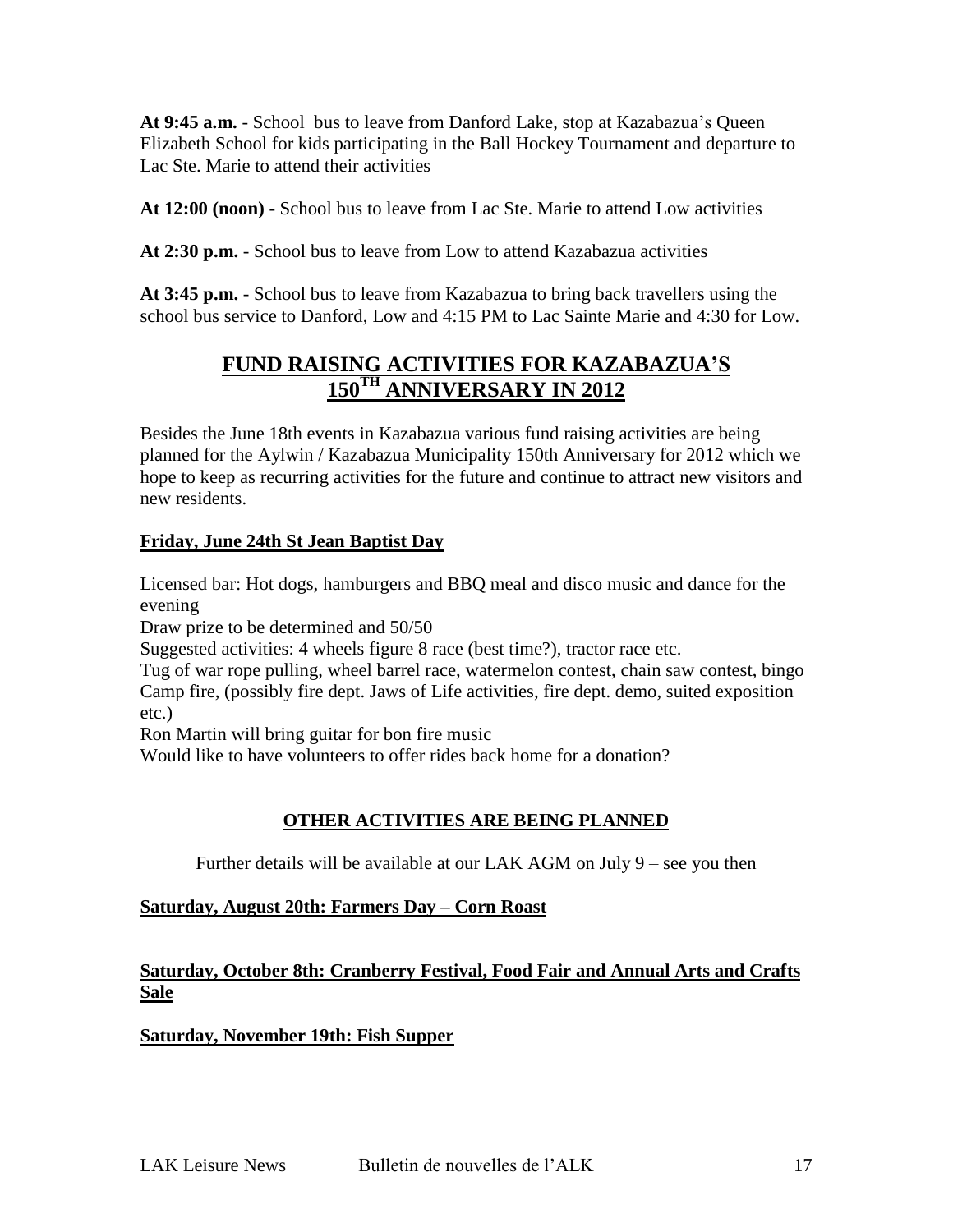Kazabazua"s Heritage and Tourism Sub-committee thanks you in advance for your help and support. We sincerely hope that this effort will help stimulate our growth and prosperity. If you would like more information on this project, please contact any of the following members:

| Robert Bergeron, Kazabazua             | 819 467-5014 or 467-5746 |
|----------------------------------------|--------------------------|
| Kim Milford, Danford Lake              | 819 467-4077 or,         |
| Linda Milford, Danford Lake            | 819 467-5359             |
| Louise Thérien Hummell, Lac Ste. Marie | 819 467-4388             |
| Maureen Rice, Low                      | 819 422-3692             |

### *Le 18 juin, Journée d'échanges municipales et du tourisme*

Des passeports seront fournis aux visiteurs ou citoyens qui devront les faire étamper dans 5 endroits différents dans les 4 municipalités pour être éligible à gagner un prix.

**Lac Danford de 8:00 à 10:30a.m.** - Endroits à visiter et les activités principales sont:

1. **Déjeuner Continental gratuit** au Centre Bethany et vente de pâtisseries préparer par le club Ladies' Guild. Il y aura aussi diaporama et photos (ouvert jusqu'à midi. Passeports seront disponible ici.

- 2. Église Sainte Trinité Anglicane
- 3. Bureau municipal, bibliothèque et caserne de pompiers
- 4. Église Unie de Danford
- 5. Serre Lindale Gardens et ou Magasin Miljour.

#### **Gratuit Camping plein air** au Parc Heeney pour la nuit

Pour plus d"information svp appeler Kim Milford au 819 467-4077 ou Linda Milford au 467-5359.

**La Station de vidange des boues usées de la MRC Vallée de la Gatineau sera ouvert pour visite de 9:00 et 12:00:** Venez voir comment l'usine recycle les boues usées pour les transformées en composte

**Lac Sainte Marie-de 10h à 13:00h.** Endroits à visiter et les activités principales sont :

1. Centre Communautaire et il y aura aussi diaporama et photos (les passeports seront disponible ici), la caserne de pompiers, le Gazebo, l"air de pique nique, la nouvelle patinoire, trottoir de bois etc.

- 2. Église Saint Nom de Marie,
- 3. École Saint Nom de Marie, bibliothèque et mure peint.
- 4. Antiquités et cadeaux au Beggars Bench et
- 5. Le Restaurant 101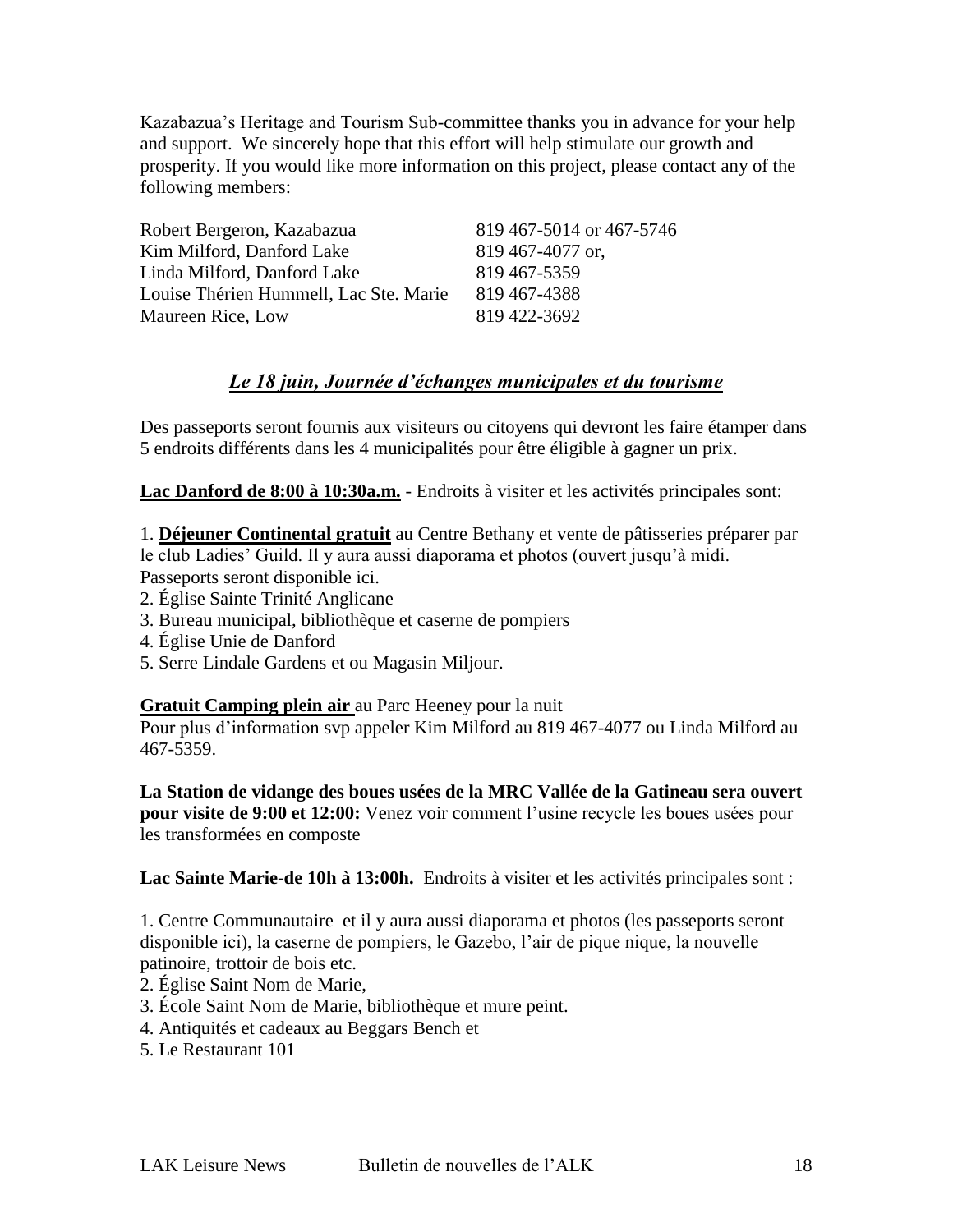Pour plus d"information svp appeler Louise Thérien Hummell au 819 467-4388 ou 467- 5437.

**Low-de 12h30 à 15h00** Endroits à visiter et les activités principales sont:

1. Centre communautaire Héritage de Low (possiblement les enfants de l"école secondaire Saint Michael donneront une présentation sur l'environnement pour encourager les gens à recycler) et les personnes âgées vendrons des lunch (sandwich, pâtisserie et rafraichissement) et feront une démonstration de leurs activités, Il y aura aussi diaporama et photos des sites non visités (ouvert jusqu"à 4h.) ). Les passeports seront disponible ici

- 2. Aréna de Low et le Parc Siskin,
- 3. Caserne de pompiers
- -4-Usine de canoë Paugan Falls et
- -5-Usine de bois Atlas

Note: Il y a aussi 3 restaurants, Le marché Manitou, le restaurant Pineview et le Restaurant Barbe.

**Gratuit Camping plein air** au Parc du Club Lions au Lac Tucker pour la nuit

Pour plus d"information svp appeler Maureen Rice au 819 422-3692

#### **Kazabazua-de 14h45h jusqu'à la fin Endroits à visiter et les activités principales sont** :

1. École primaire Queen Elizabeth: Présentation sur la façon de recycler les sacs de lait pour faire des matelas isolés pour les Haïtiens avec possiblement diaporama et photos sur les diverses entreprises et les sites non visités et tournoi de hockey bal

2. Église catholique du Mont Carmel qui tiendra une vente de pâtisseries cette journée),

- 3. Bibliothèque et ou l'église anglicane ou la caserne des pompiers,
- 4. Magasin Général Irwin Store ou l"Église Unie Trinité et
- 5. Magasin de poterie Grand-Maître

Notes spéciales: au centre communautaire Les passeports seront disponibles ici

- Tournoi hockey balle pour les élèves primaire et secondaire de 10h à midi et hot dog gratuit pour les participants. De 13 heures-à 18 heures au centre communautaire de Kazabazua: Tournoi de hockey balle pour les niveaux écoles secondaires et les adultes
- Bar licencié, jambon et souper fèves aux lards,
- 3 différents groupes d"orchestre de musiciens locaux sous la direction de Ron Martin et Marie Rose Pétrin et beaucoup de chanteurs locaux et de la danse jusqu'après minuit.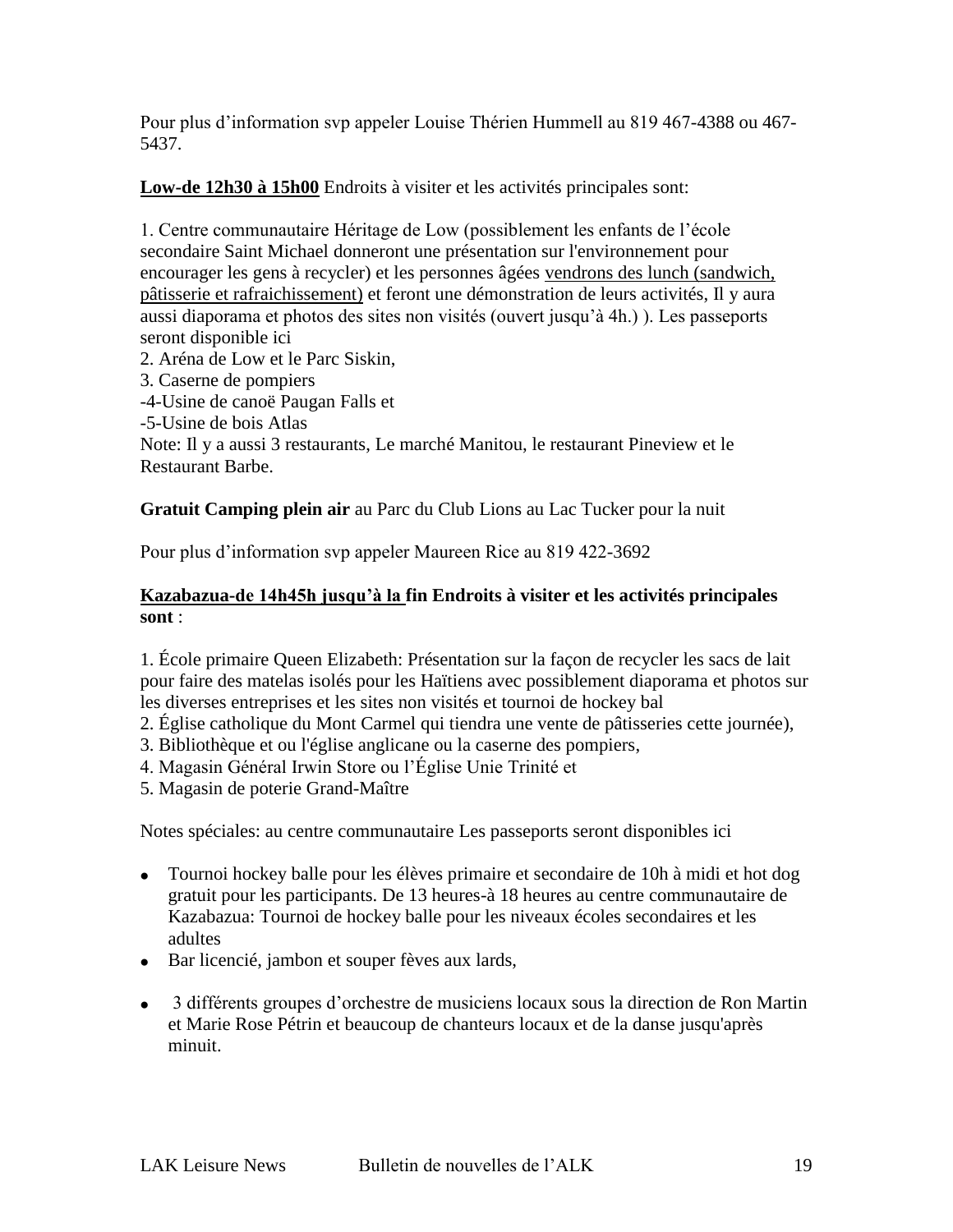- **Les fonds seront donnés pour le 150**<sup>ieme</sup> anniversaire de Kazabazua pour les célébrations qui auront lieu en 2012.
- Les visiteurs partiront ensuite pour la maison, des terrains de campings ou aux hôtels tels que Auberge des 2 Rives" au 819 467-3797 etc.

# **ITINÉRAIRE D'UN SERVICE D'AUTOBUS GRATUIT Samedi le 18 juin**

**7H30** Départ de l"autobus scolaire de Low, **7H42** du Lac Sainte Marie et **8h** de Kazabazua pour les personnes sans transport ou voulant participées aux activités municipaux.

**A 9h45** Départ de l"autobus scolaire du Lac Danford, arrêt à école Queen Elizabeth pour les enfants participant au tournoi de hockey balle et départ pour Lac Ste. Marie pour participer à leurs activités

**A 12h (midi)** Départ de l"autobus scolaire du Lac Ste. Marie pour participer aux activités de Low

**A 14h )** Départ de l"autobus scolaire de Low pour participer aux activités de Kazabazua

**A 15h45** Départ de l"autobus scolaire de Kazabazua to reconduire les voyageurs utilisant le service d"autobus pour le Lac Danford, à 16:15 pour le Lac Sainte Marie et 16 h30 pour Low.

# **ACTIVITÉS DE LEVÉES DE FOND POUR KAZABAZUA 150IEME ANNIVERSAIRE EN 2012**

Outre les événements du 18 Juin, Kazabazua a prévu diverses activités de collecte de fonds pour la municipalité Aylwin / Kazabazua pour leur 150ème anniversaire en 2012 que nous espérons garder ces activités comme récurrentes pour l'avenir pour continuer d"attirer de nouveaux visiteurs et des nouveaux résidents.

#### **Vendredi le 24 Juin Journée de la St Jean Baptiste**

Bar licencié: Hot dogs, hamburgers et BBQ, musique disco music et dance pour la soirée Tirage de prix et 50/50

Activités suggérées: course de 4 roues figure 8 (meilleurs temps?), course de tracteur etc. Tirage de corde Tug of war rope, course de brouette, concours de melon d"eau, concours de scie à chaine, bingo,

Feu de Camp, les pompiers surveilleront le feu, démonstrations etc.

Ron Martin apportera sa guitare pour de la musique au feu de camp

Nous aimerions avoir des volontaires pour offrir du transport à la maison pour un don.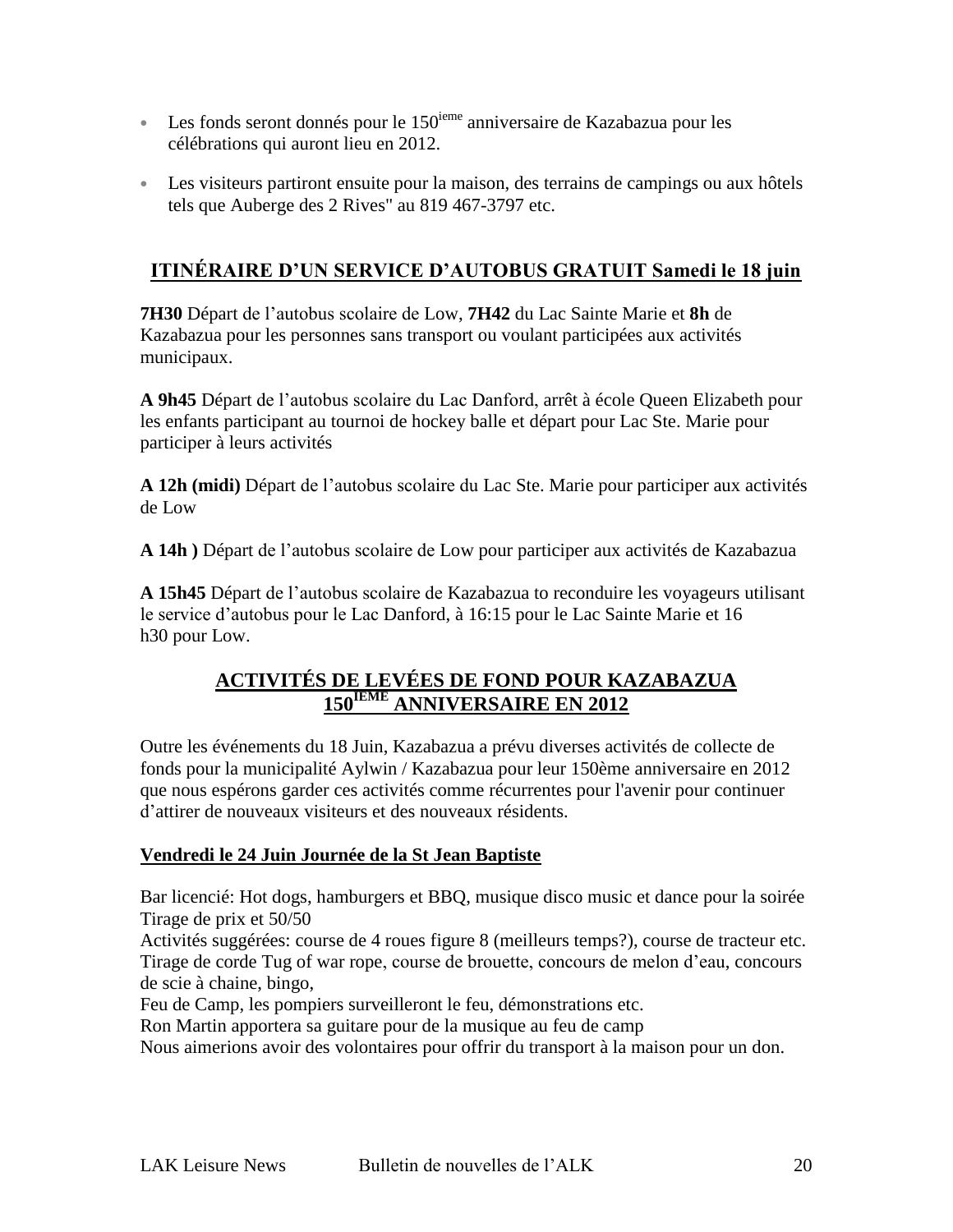#### **AUTRES ACTIVITÉS SONT PLANNIFIÉES**

De plus amples détails vous seront fournis à notre LAK AGM le 9 juillet

#### **Samedi, le 20 Aout: Journée des fermiers épluchette de blé d'inde**

#### **Samedi le 8 Octobre: Festival des Canneberges, foire alimentaire et vente annuelle d'artisanats et poterie**

#### **Samedi le 19 Novembre Souper de poisson**

Notre comité vous remercie d'avance pour votre aide et souhaite sincèrement que cet effort contribuera à stimuler notre croissance et prospérité. Si vous désirez de plus amples renseignements sur ce projet, vous pouvez n'importe lequel membre ci bas mentionné:

Robert Bergeron, Kazabazua 819 467-5014 ou 467-5746 Kim Milford, Danford Lake 819 467-4077 ou, Linda Milford, Danford Lake 819 467-5359 Louise Thérien Hummell, Lac Ste. Marie 819 467-4388 Maureen Rice, Low 819 422-3692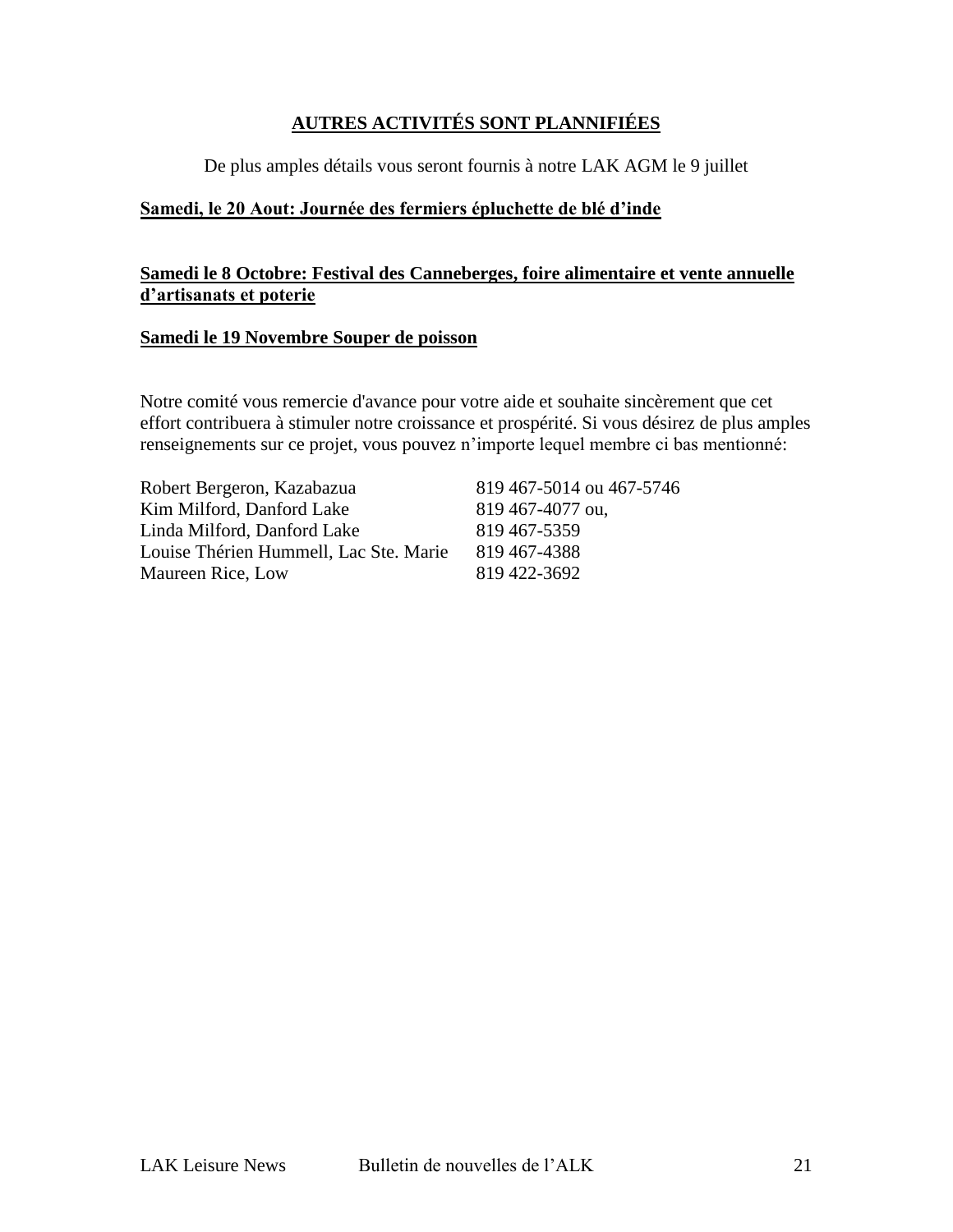#### **2010-2011 Executive Committee / Conseil exécutif 20010/2011**

#### **Officers:**

| President      | Raye Thomas           |
|----------------|-----------------------|
| Vice-President | <b>Shannon Martin</b> |
| Secretary      | Karen Little          |
| Treasurer      | David Bonyun          |

#### **Committee Chairs:**

 Communications Tom Ritchie Community Relations Paul Dingledine Health of Lakes Jacques Raymond Water Testing George McCormick Membership Vacant Kazabazua Council Liaison Vacant

#### **Lake Representatives:**

 Danford George McCormick Little Danford Robert Rowan McConnell Michèle Borchers Lyons Michael Bernard McAuley Bruce Desarmia Shea André Carriere Egg Kathy Champagne Farm Paul Dingledine Red Pine **Diane** Fontaine

#### **Did you know that … ?**

This is the only time we will see and live this event. Take a look at the calendar for July 2011. This year July has five Fridays, five Saturdays and five Sundays. This happens once every 823 years. This year we are going to experience four unusual dates:  $1/1/11$ ;  $1/11/11$ ;  $11/1/11$ ; and,  $11/11/11$ . That's not all – take the last two digits of the year in which you were born – now, add the age you will be this year. The results will be 111 for everyone in the whole world!